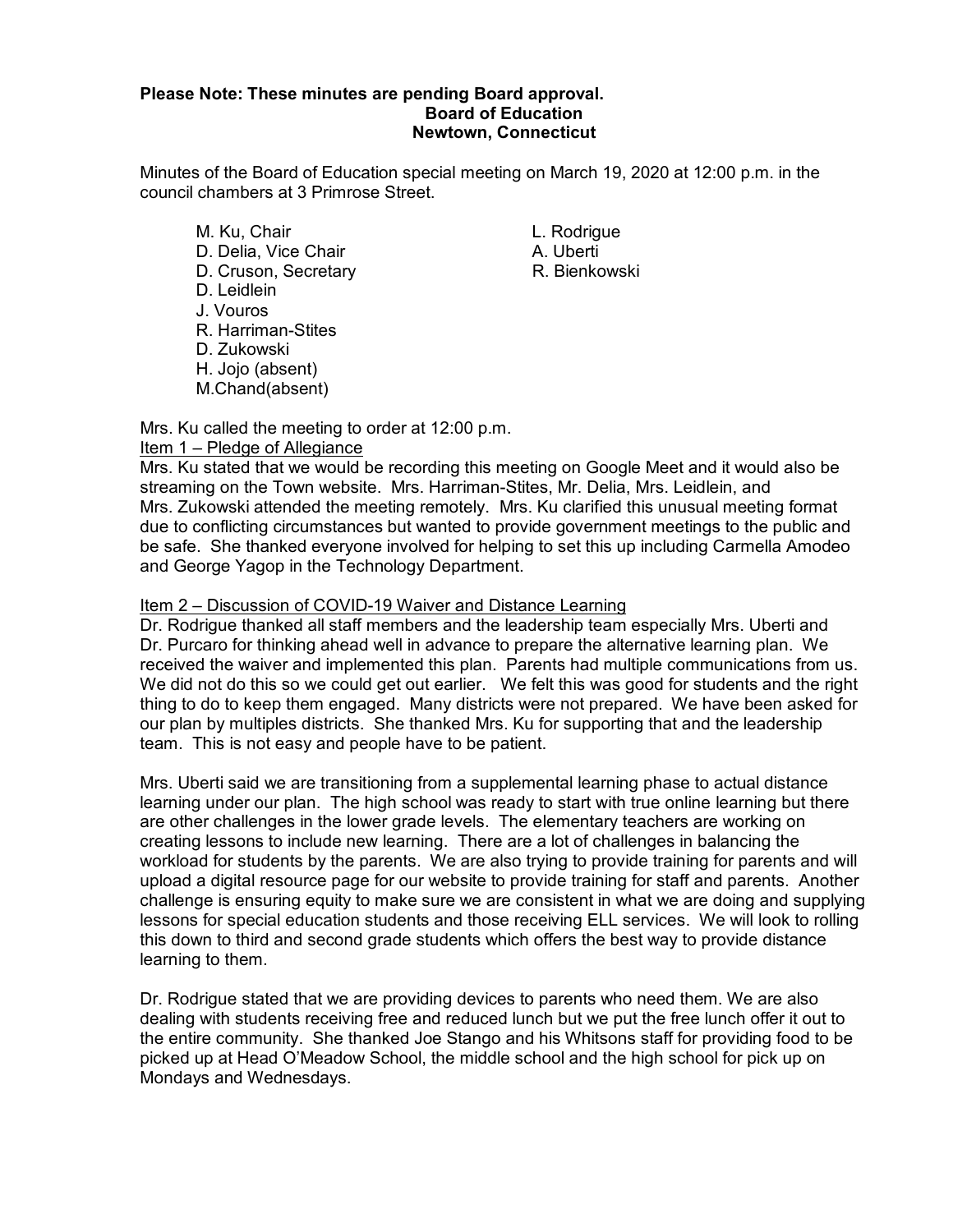Board of Education  $\overline{2}$ -<br>Board of Education  $\overline{2}$ -<br>All the set of the March 19, 2020

Mrs. Ku recognized Dr. Rodrigue's forward thinking and support of the administrative staff which made our district a leader in the State giving students an opportunity to learn and seeing ahead to what was going to come and where we are now. These are not ideal circumstances for students but this plan will bridge the gap to when they come back to school. She was proud of the district for this all-hands approach.

Mr. Cruson clarified that when the State announced the waiver it was for 10 days. Dr. Rodrigue said this is now for the duration of the closure until further notice.

Mrs. Zukowski asked if there was a way parents could get things from their child's locker. Dr. Rodrigue said we've been doing this and making appointments to meet them. Mrs. Uberti said at the K-8 schools the administrators are getting the needed materials and leaving them in the vestibule for parents to retrieve.

Dr. Rodrigue will check on the procedure at the high school.

Mrs. Leidlein shared Mrs. Harriman-Stites' question which was how we were dealing with the student accommodations such as OT services.

Dr. Rodrigue said that case managers and special education teachers are working closely with students and are reaching out to families and continue to send modifications. Regarding OT and BT services, they are reaching out to family members and will send additional activities to meet those needs. The State has been very flexible. The special education department is working to find alternative strategies. We encouraged parents to reach out to us, principals and teachers with any concerns. Counselors are also in touch with their families.

Mr. Delia asked if there was a plan for SBAC and SAT testing.

Dr. Rodrigue stated that the SAT schedule was moved a week and AP testing could be rescheduled. When the governor speaks March 30 or 31 things may change again.

Mr. Cruson said that as we progress it would be helpful to share with parents when the school year will end.

Dr. Rodrigue was waiting for clarification because the governor stated that all districts could land on their ending date but there are mixed messages to where that is.

Mrs. Harriman-Stites' question was about the expectation for the level of completion and level of mastery on assignments going home.

Mrs. Uberti said that was hard to answer right now because some parents are looking for more work and some find it very challenging. We feel the classroom teachers are the best persons to reach out to with individual concerns. We will collaborate with the principal and grade levels to fill the gaps. The message now is classroom teachers should be contacted by parents.

Mrs. Zukowski asked if there is a plan to help teachers bring everyone back to where they should be when they return to class.

Mrs. Uberti said that's a future phase of planning.

Dr. Rodrigue said there is a big difference between the grade levels. The high school students are used to working on line but it's different at the elementary levels and it's new to students and parents. We need to have some flexibility. We understand what families are going through and students are doing the best they can with their parents.

Mr. Delia asked about outplacements.

Dr. Rodrigue said we would transport as long as transportation is running and the facilities are open.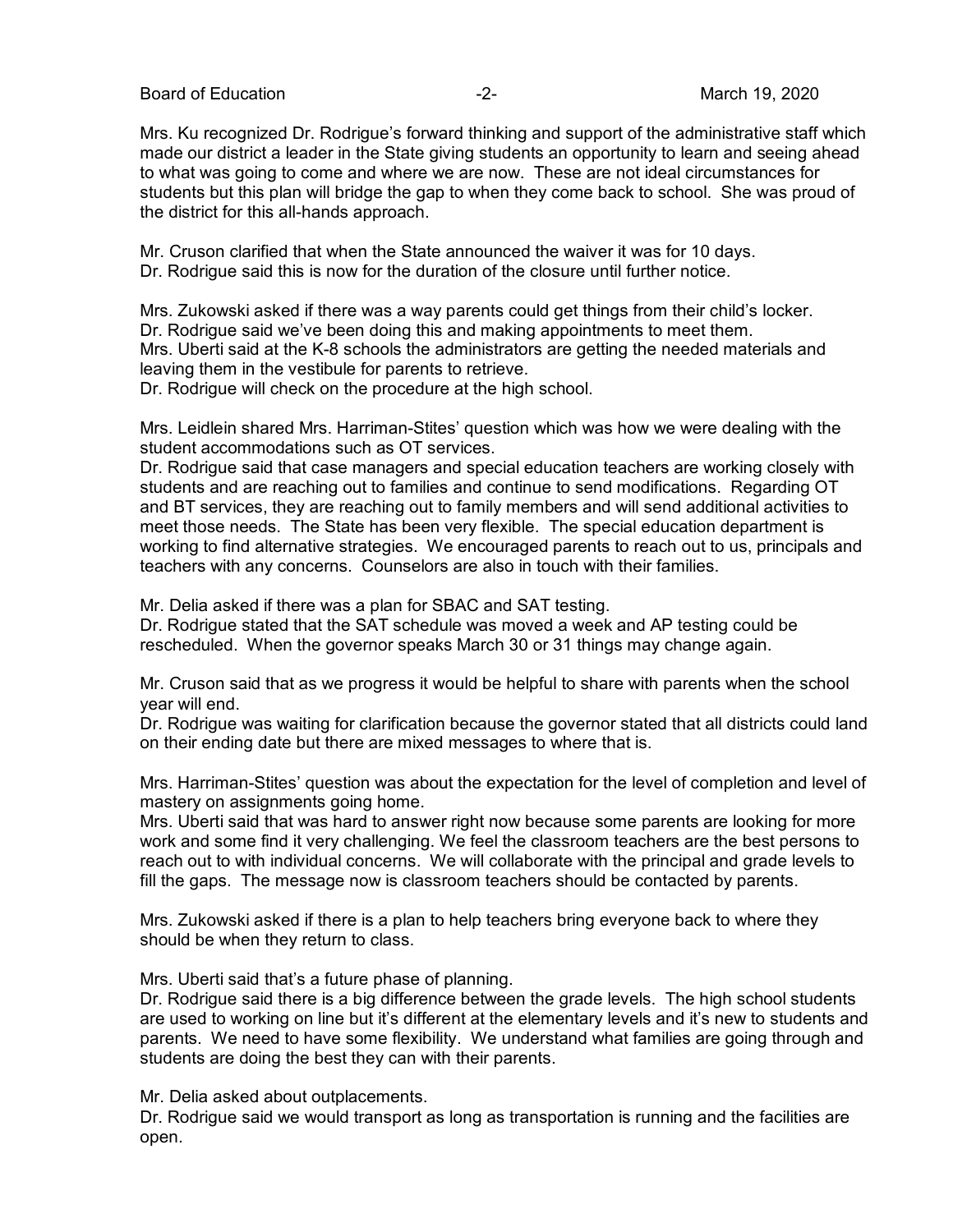Board of Education **-3-** All the state of Education of Education and the state of the state of the state of the state of the state of the state of the state of the state of the state of the state of the state of the state

Mr. Cruson said distance learning started yesterday with K-4 delayed until Monday and asked if this will affect those students at the end of the year.

Mrs. Uberti said we planned supplemental learning activities and developed a time when they would switch over. We had to create a transitional period when they would switch over. Staff needed more time to develop lesson plans and they will share their lesson plans. As long as we move grade levels at the same pace and all four schools are doing the same thing we will deal with what was next.

Mr. Cruson said it makes more sense to start them on a Monday.

Dr. Rodrigue stated that elementary parents needed a little more time to prepare for the school work to begin.

Mr. Vouros said it was important to remember the elementary teachers are reaching out to each household to be sure parents and students know what they are doing on a daily basis. He saw firsthand that it's working very well.

#### Item 3 – Box Lunch Program through Whitsons

Dr. Rodrigue said Mrs. Amodeo worked with Whitsons to create a survey for parents which is sent to Whitsons to process which is working well.

Mrs. Ku said we have community members interested in helping. Dr. Rodrigue agreed and there were volunteers also at the Board level also but we decided to limit it to staff because of the virus.

#### Item 4 – Discussion and Possible Action on the April Recess

Dr. Rodrigue said we had three snow days and two non-distance learning days for a total of five days altogether. If these days are counted and if we come back at some point before the April break she suggests to not cancel the break. We have less than the number of days that we would need to cancel the April break. Teachers are stressed as many have their own children dealing with this along with teaching their students. She recommends going with the break and just adding other days to the school year.

Mrs. Ku was not sure if we know enough information to make that decision. Feedback from the public would be useful.

Mr. Cruson was always in favor of having spring break even if we had a rough winter but if we used the break as education time it could potentially move back our end date. With the uncertainty of whether we are going back it would help to decide on end of the year activities. Taking the April break and ending earlier in June would be better. He would continue following the calendar.

Mrs. Zukowski asked if there could be some flexibility in considering the April break but we could use it as catch up time and an optional week with teachers and parents opting in for a way to help students.

Dr. Rodrigue stated this time is being counted as school days for teachers. She was not sure if having the April break as an optional week would work out because we would have to pay teachers which means they would be working on a week they didn't work before.

Mr. Vouros was in favor of leaving the April break as is because the teachers, students and parents need it. He agreed with Mrs. Zukowski that when we get back there would be a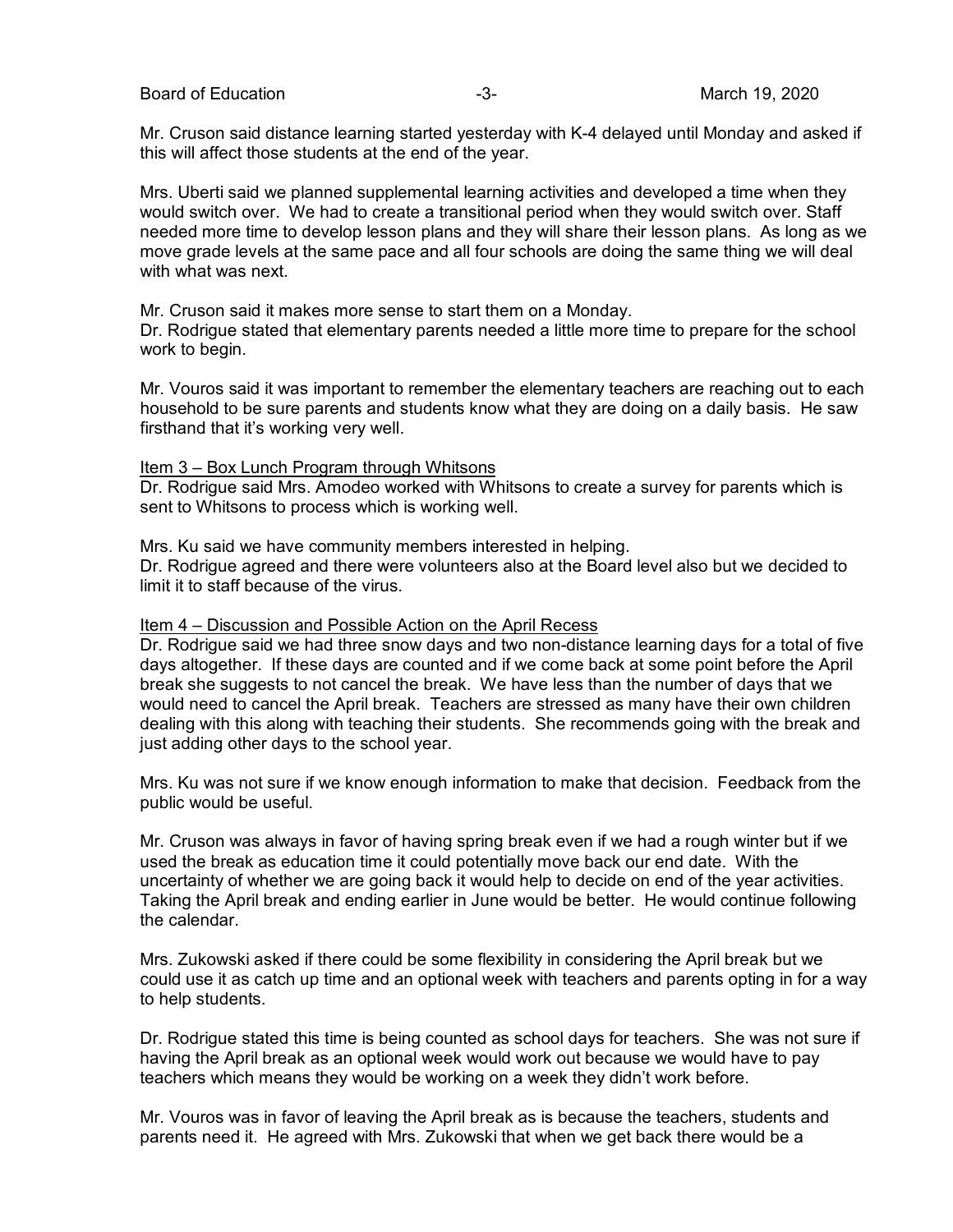discussion on how these students will regroup by class or grade level so those who need extra help will get it. Students that are not where they need to be will get the help they need and catch up before moving to the next grade level.

Mrs. Uberti said regarding the April break and depending where we are, that could be valuable time for central office and the Technology Department if we are looking at another phase of when students might return.

Mr. Delia said it was critical that everyone gets the break and he would not support changing anything on the calendar.

Mrs. Leidlein was in support of not changing it and Mrs. Harriman-Stites agreed. Mrs. Ku recognized that everyone was putting in a huge amount of effort so she isn't in favor of removing the spring break.

Financial Report and Transfer for the Month ending February 29, 2020: MOTION: Mr. Cruson moved that the Board of Education approve the financial report and transfer for the month ending February 29, 2020. Mr. Vouros seconded.

Mr. Bienkowski said we received the first installment of the Excess Cost and Agency Placement Grant based on the December data submission. This first receipt is based on a State calculated rate at 74.8% and amounts to \$1,409,141. He recommends transferring \$100,000 from the special education contingency fund to the special education out-of-district tuition line. This fund was established to be used for this purpose. Emergency repairs were required at Sandy Hook School, Newtown Middle school and Newtown High School.

Mrs. Zukowski asked the impact of the shutdown on next month's financial report and where we are spending more and where we are not spending.

Mrs. Ku noted that would be discussed in the next agenda item.

Mr. Delia asked if it was better to wait on transferring from the contingency fund until the end of the year.

Mr. Bienkowski said it was appropriate to transfer now. We used it the end of last year. Regarding the Board of Finance and the Legislative Subcommittee meetings, it is a continuing topic of why we haven't used it. We know this isn't going to change so it makes sense to do it so we can demonstrate we are expending it in accordance with what the original intention was.

Dr. Rodrigue said the Legislative Council talked about when Mr. Bienkowski took money from other accounts instead of using the contingency. That led us to use it when we needed it.

Mr. Cruson said if we had money left from the contingency fund we could put in a fund at the end of the year. He asked if we have a positive balance if part of it could be put in the contingency fund and part in the nonlapsing account.

Mr. Bienkowski said that nothing would prevent us from doing that as long as the Board agreed.

Mrs. Ku stated that conversations at the Board of Finance and Legislative Council levels indicated some confusion about the nonlapsing account and if special education money could be used for special education funds. Prior to all of the changes, the CIP/Facilities Committee was going to take up that discussion. Motion passes unanimously.

Item 6 – Fiscal and Personnel Implications of COVID on the District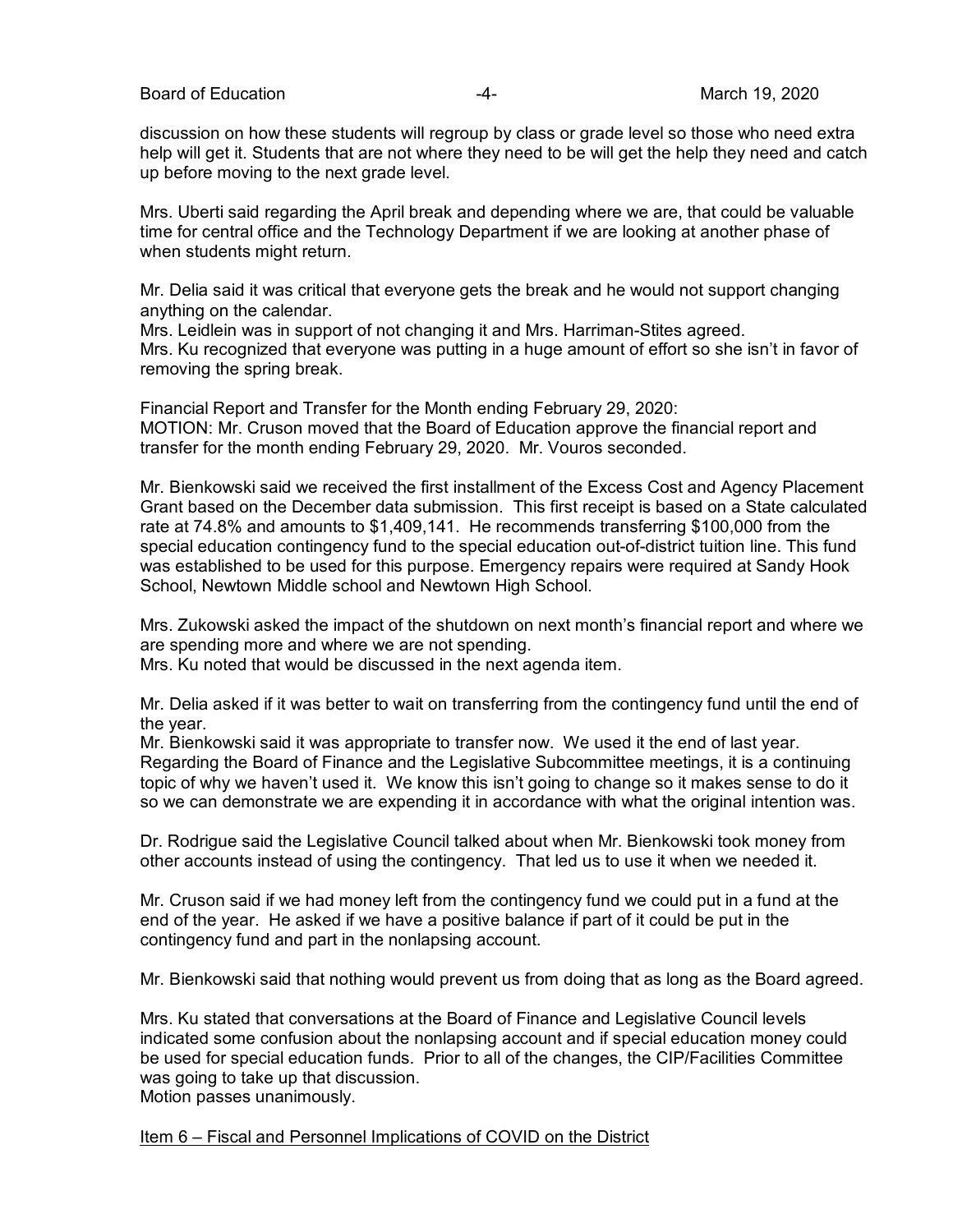Board of Education **-5-** Formulation **-5-** All the March 19, 2020

Dr. Rodrigue said there are a lot of unknowns regarding areas we will not spend and difficult to predict.

Mr. Bienkowski said we are dealing with unchartered territory but a number of accounts will be impacted because schools are closed. Accounts negatively impacted would be medical-related costs because we have waived all copays and onsite fees for COVID-19 testing and treatments. That will come out of our self-insurance fund, which would be .1%. Another area is services we bill to other districts such as the pre-school program so the parents deserve a refund. Also, school lunches being provided because there is no fund that Whitsons has so it will be our responsibility.

Offsetting these are a number of items because of no activities in the schools. They include custodial/maintenance overtime, security overtime, substitutes, tutors, springtime activities, Fica and Medicare will be less, there will be no staff training, savings in the water account, classroom repairs of instructional equipment which will be on hold but we are looking at buildings repairs that can't be done when students are in the buildings, staff travel, class travel for field trips, all supplies, electricity with the schools being set on night mode, bus fuel and overall bus contract adjustments. He spoke to All-Star Transportation and they still have fixed costs to pay.

There are significant dollars that can accumulate at approximately \$600,000 to close to \$1M. The \$600,000 is without transportation and tuition. Tuition contracts have to be reviewed to see how they are paid.

He had a conversation with EdAdvance regarding transportation for out-of-district students. We won't get a determination of the balance until students return to school. Whatever is left over would go into the nonlapsing account. We have \$500,000 in that account now

Mr. Vouros asked the position we are taking presenting this to the Legislative Council. Mr. Bienkowski said we will continue with our adopted budget. We aren't going to suggest any of these will impact that budget.

Mr. Vouros was concerned about them suggesting that we reduce our budget by \$600,000.

Dr. Rodrigue agreed with Mr. Bienkowski that we should not change our approach because we are at the Legislative Council phase now. She would hate to have the unknowns impact that in some way. We have no idea of what legal implications and medical costs will be.

Mrs. Ku asked how we are going to make sure students are on the same level when they come back to school.

Dr. Rodrigue said that OT and PT services will continue over the summer. Compensatory services need to be made up after July 1.

Mrs. Zukowski said it could be possible we have enough overall net money to ensure focusing on bringing students up to where they were if this hadn't occurred. She hoped the Legislative Council doesn't cut the operational budget. Students need to learn as well as they are capable of learning.

Mr. Delia asked if teachers were being provided the additional resources they require to provide the students with what they need.

Dr. Rodrigue stated that we have had lots of professional development and this is occurring every day between staff. With technology and library media services we have what we need.

Mrs. Uberti said we don't need a lot of supplies because we aren't face-to-face with students and we are also providing training.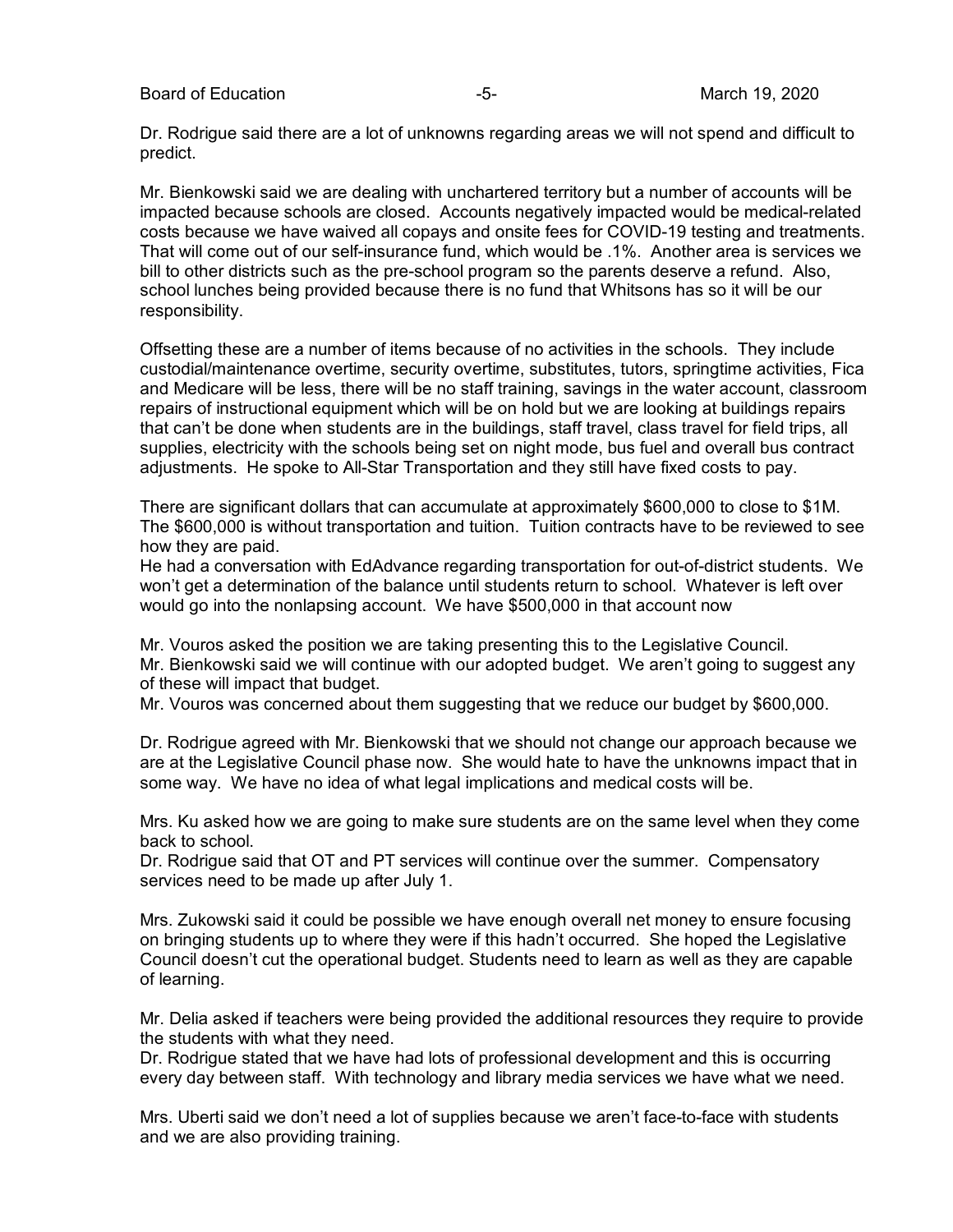Board of Education  $-6 -6-$  March 19, 2020

Mrs. Ku stated this brought to light the importance of technology.

Mr. Vouros said if we don't return this year and the students comeback in August, we would need to have plans in place and enough staff to get them to where they need to be. He hopes some of this money could be used to provide the personnel to infuse into the classrooms to help because this will not be easy for teachers to do on their own.

Mr. Cruson asked if besides All-Star, were there other contracted services not being used now. Mr. Bienkowski said any type of maintenance service contracts are continuing. We need to look at special education contracts and the expectation for paying.

Mr. Delia asked that since teachers are working at home if there were any modifications for evaluations and things of that nature and new teacher requirements to make sure teachers know they're appreciated and not adding additional pressures at this point.

Dr. Rodrigue said at the State level they relaxed the teacher evaluation and wants the districts to focus on students and learning now and using distance learning. Our focus is to support teachers so they can support students in a new way and they are truly being recognized. Our staff has done an amazing job.

Mrs. Ku asked how the employees of contracted services like All-Star, the special education transportation and Whitsons are being addressed.

Mr. Bienkowski said they are all private employers. For our public employees we pay the unemployment that someone is eligible to receive. Private employees in the school system are eligible for unemployment compensation for the school breaks and over the summer. We can't interfere in that process of unemployment. The unemployment office has been overwhelmed since this began which will impact the State budget.

MOTION: Mr. Cruson moved to adjourn. Mr. Vouros seconded. Motion passes unanimously.

Item 7 – Adjournment The meeting adjourned at 1:40 p.m.

Respectfully submitted:

Daniel J. Cruson, Jr. **Secretary** 

\_\_\_\_\_\_\_\_\_\_\_\_\_\_\_\_\_\_\_\_\_\_\_\_\_\_\_\_\_\_\_\_\_\_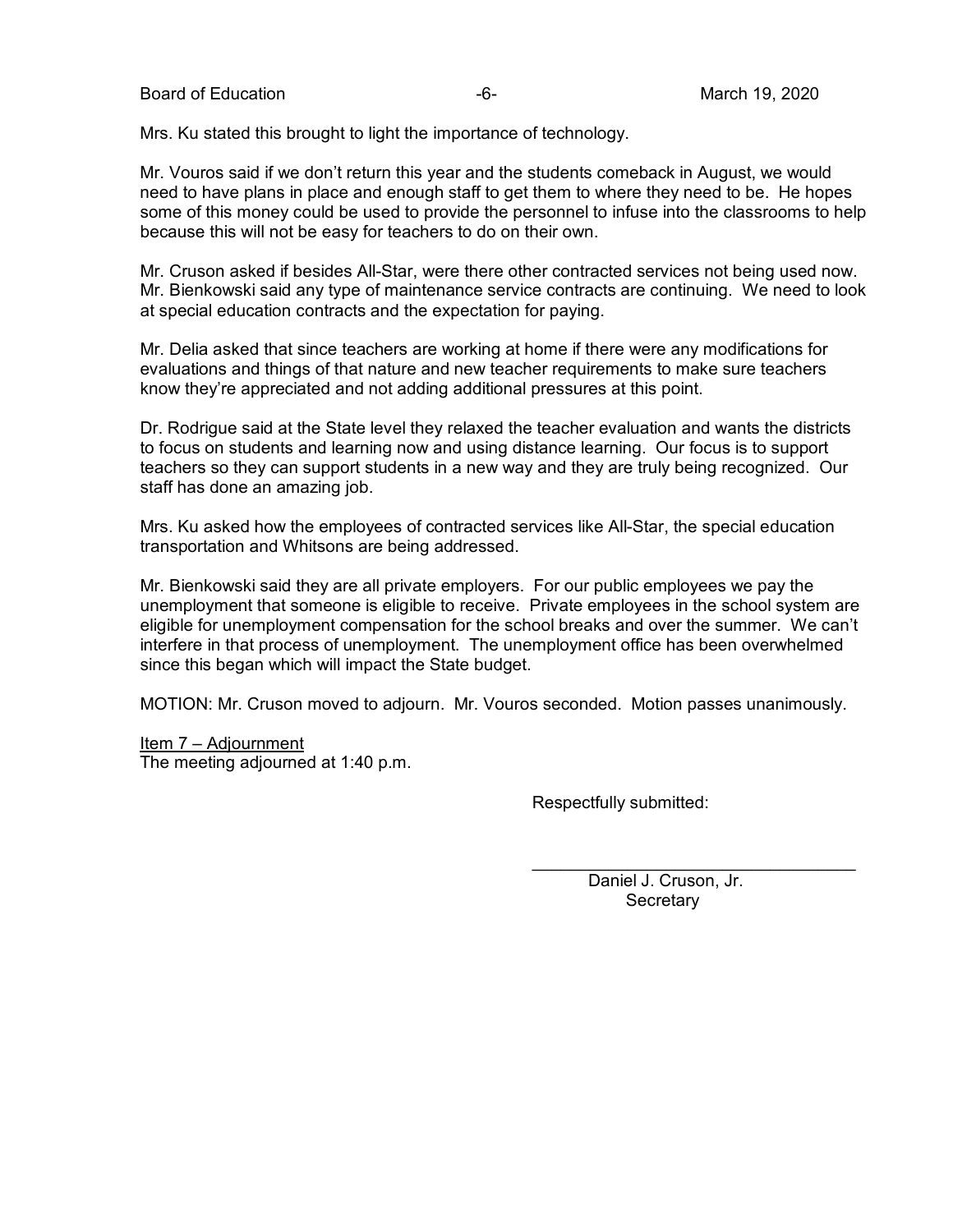## **NEWTOWN BOARD OF EDUCATION MONTHLY FINANCIAL REPORT February 29, 2020**

### **SUMMARY**

This financial report for the month of February indicates that the Board of Education spent approximately \$4.8M; \$3.9M on salaries with the balance of \$0.9M for all other objects.

During this month, the Board of Education received the first installment of the Excess Cost and Agency Placement Grant based on the December data submission. This first receipt is based on a state calculated rate at 74.8% and amounts to \$1,409,141. This revenue now offsets YTD expenditures with the expected balance of \$469,842 scheduled for a May receipt offsetting anticipated obligations. This is subject to change based on changes to expenses since December and State submissions overall.

With this grant receipt, all the main object accounts, including that which contains tuition, have moved to a positive balance position. The positive projection of January has carried into February with an improvement.

At this time, a recommendation is made to transfer the \$100,000 budgeted for unforeseen special education expenses (contingency) to the Special Education Out-of-District Tuition line.

The main areas of change from last month include Salaries, (plus \$23,000); Professional Services, (minus \$3,000); Purchased Property Services, (plus \$18,000); Other Purchased Services, Tuition and Transportation (minus \$29,000); and Supplies, Electricity, Energy (plus  $$53,000$ ).

The emergency repairs required during this month which exceeded \$5,000 included; replacement of domestic water heater at Sandy Hook School \$9,000; brick repairs in E-wing at Newtown Middle School \$7,250; installation of A/C ductless splits in the data room at Newtown High School \$8,495.

We are optimistic that these balances will hold until the end of the year, and even improve somewhat.

February revenue receipts included local tuition and other miscellaneous fees.

Ron Bienkowski Director of Business March 10, 2020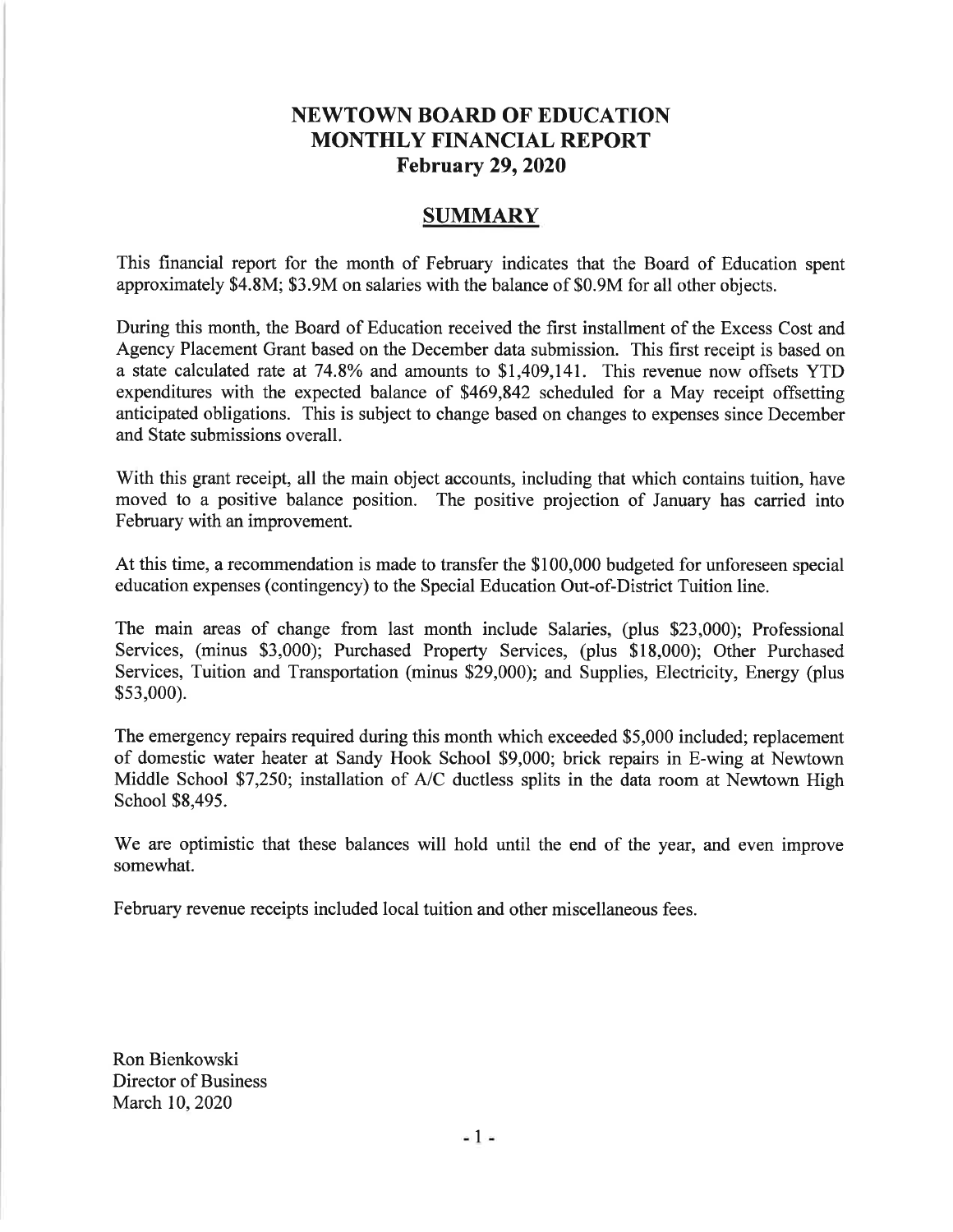### **TERMS AND DEFINITIONS**

The Newtown Board of Education's Monthly Financial Report provides summary financial information in the following areas:

- Object Code a service or commodity obtained as the result of a specific expenditure defined by eight categories: Salaries, Employee Benefits, Professional Services, Purchased Property Services, Other Purchased Services, Supplies, Property, and Miscellaneous.
- **Expense Category further defines the type of expense by Object Code**
- Expended  $2018-19$  unaudited expenditures from the prior fiscal year (for comparison purposes)
- Approved Budget indicates a town approved financial plan used by the school district to achieve its goals and objectives.
- " YTD Transfers identified specific cross object codes requiring adjustments to provide adequate funding for the fiscal period. This includes all transfers made to date.
- Current Transfers identifies budget transfer recommended for current month action.
- Current Budget adjusts the Approved Budget calculating adjustments  $(+)$  or  $-)$  to the identified object codes.
- Year-To-Date Expended indicates the actual amount of cumulative expenditures processed by the school district through the month-end date indicated on the monthly budget summary report.
- $\blacksquare$  Encumbered indicates approved financial obligations of the school district as a result of employee salary contracts, purchasing agreements, purchase orders, or other identified obligations not processed for payment by the date indicated on the monthly budget summary report.
- Balance calculates object code account balances subtracting expenditures and encumbrances from the current budget amount indicating accounts with unobligated balances or shortages.
- Anticipated Obligation is a column which provides a method to forecast expense category fund balances that have not been approved via an encumbrance, but are anticipated to be expended or remain with an account balance to maintain the overall budget funding level. Receivable revenue (i.e., grants) are included in this column which has the effect of netting the expected expenditure.
- Projected Balance calculates the object code balances subtracting the Anticipated Obligations. These balances will move up and down as information is known and or decisions are anticipated or made about current and projected needs of the district.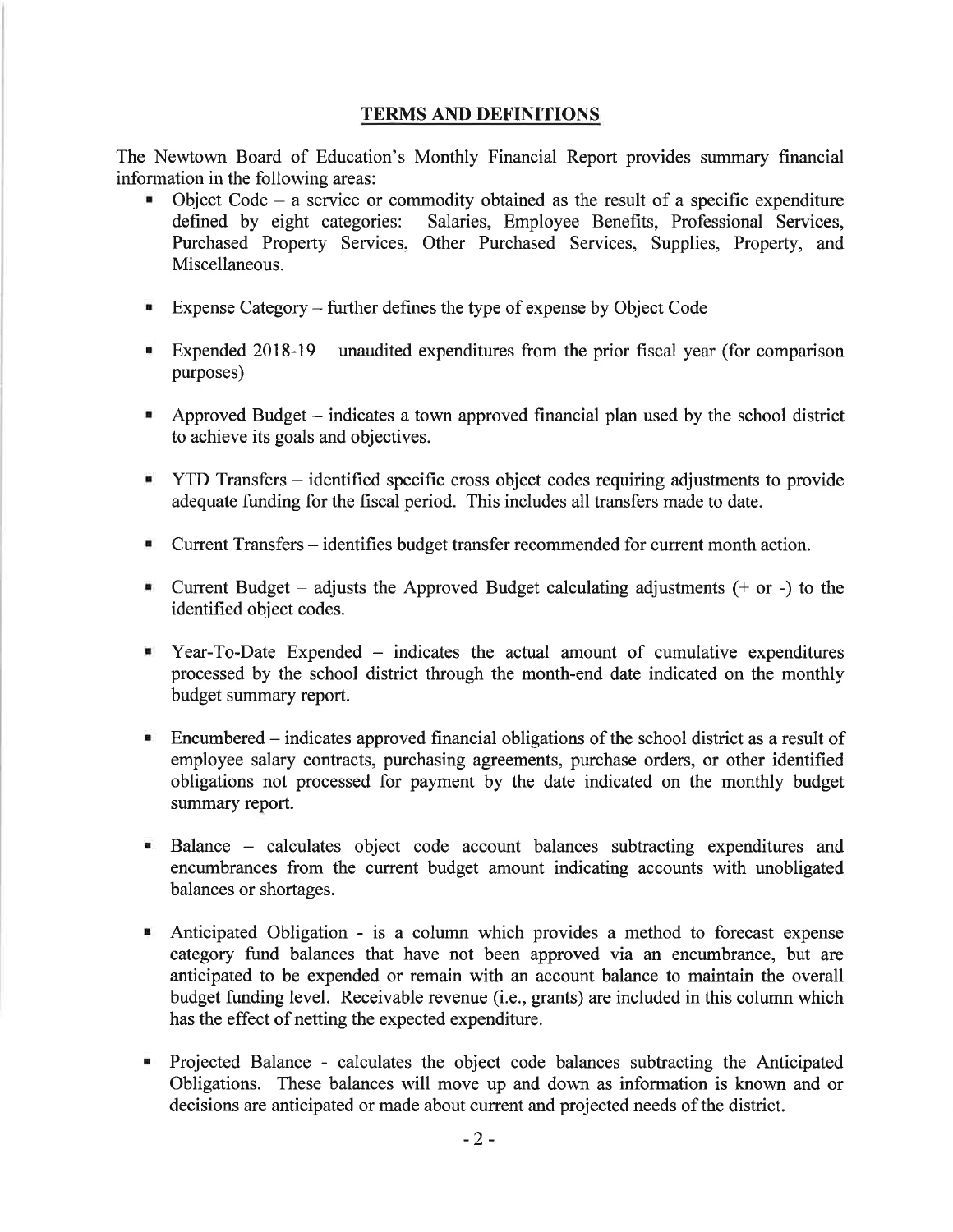The monthly budget summary report also provides financial information on the State of Connecticut grant reimbursement programs (Excess Cost and Agency Placement Grants and Magnet Grant Transportation). These reimbursement grants/programs are used to supplement local school district budget programs as follows:

Excess Cost Grant – (Current Formula) this State of Connecticut reimbursement grant is used to support local school districts for education costs of identified special education students whose annual education costs exceed local prior year per pupil expenditure by  $4\frac{1}{2}$ . Students placed by the Department of Child and Family Services (DCF) are reimbursed after the school district has met the prior year's per pupil expenditure. School districts report these costs annually in December and March of each fiscal year. State of Connecticut grant calculations are determined by reimbursing eligible costs (60%-100%) based on the SDE grant allocation and all other town submittals.

Magnet Transportation Grant – provides reimbursement of \$1,300 for local students attending approved Magnet school programs. The budgeted grant is \$37,700 for this year.

The last portion of the monthly budget summary reports school generated revenue that are anticipated revenue to the Town of Newtown. Fees and charges include:

- Local Tuition amounts the board receives from non-residents who pay tuition to attend Newtown schools. Primarily from staff members.
- $\blacksquare$  High school fees for parking permits.
- The final revenue is miscellaneous fees, which constitute refunds, rebates, prior year claims, etc.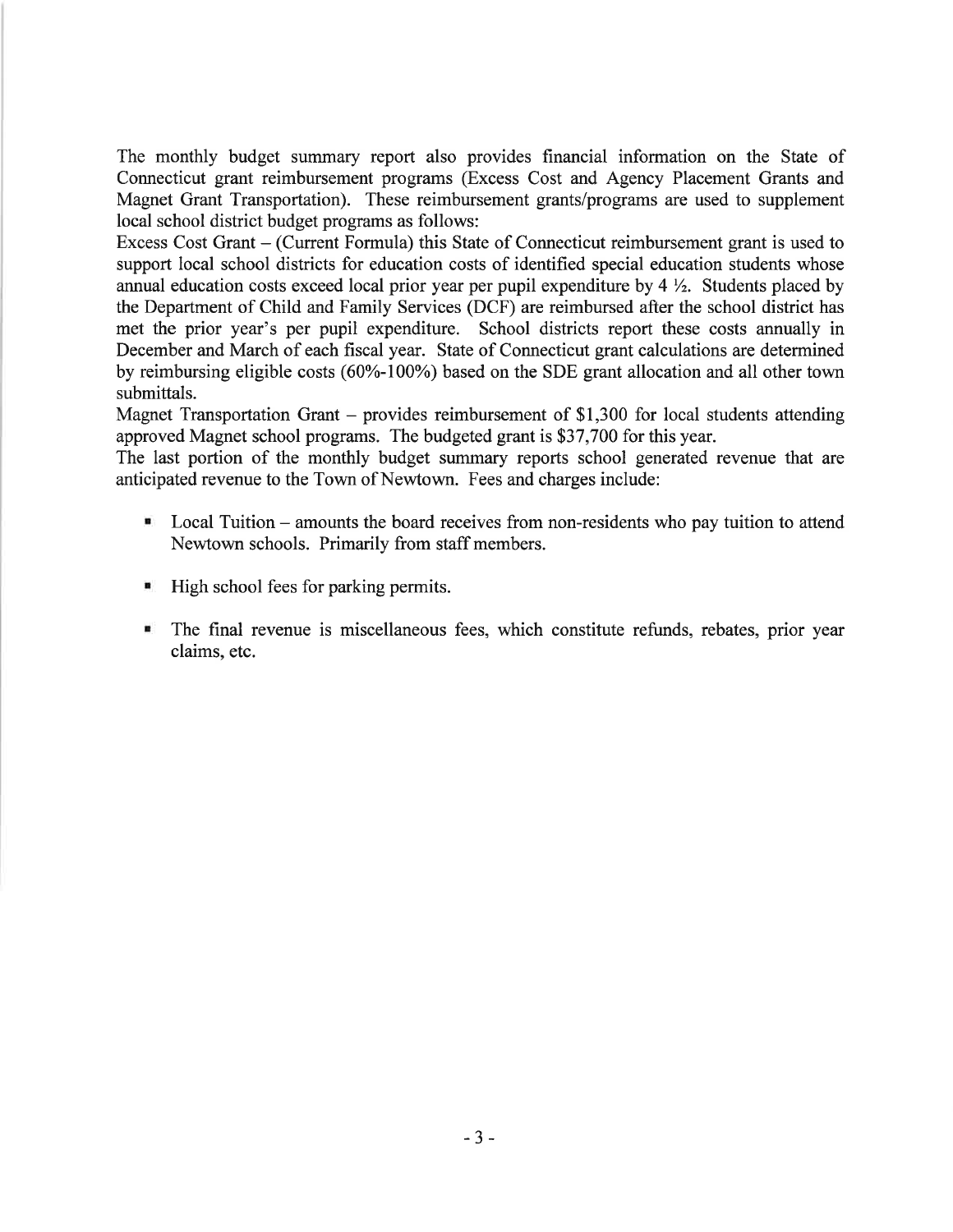| <b>OBJECT</b><br><b>CODE</b> | <b>EXPENSE CATEGORY</b>          |             | <b>EXPENDED</b><br>2018 - 2019 |       | 2019 - 2020<br><b>APPROVED</b><br><b>BUDGET</b> | <b>YTD</b><br><b>TRANSFERS</b><br>2019 - 2020 |    | <b>CURRENT</b><br><b>BUDGET</b> |        | <b>YTD</b><br><b>EXPENDITURE</b> |      | <b>ENCUMBER</b>             |      | <b>BALANCE</b> |      | <b>ANTICIPATED</b><br><b>OBLIGATIONS</b> | <b>PROJECTED</b><br><b>BALANCE</b> |
|------------------------------|----------------------------------|-------------|--------------------------------|-------|-------------------------------------------------|-----------------------------------------------|----|---------------------------------|--------|----------------------------------|------|-----------------------------|------|----------------|------|------------------------------------------|------------------------------------|
|                              | <b>GENERAL FUND BUDGET</b>       |             |                                |       |                                                 |                                               |    |                                 |        |                                  |      |                             |      |                |      |                                          |                                    |
| 100                          | <b>SALARIES</b>                  | S.          | 48,042,992 \$                  |       | 50,205,315 \$                                   | ÷.                                            | -S | 50,205,315 \$                   |        | 28,615,067 \$                    |      | 20,561,062 \$               |      | $1,029,186$ \$ |      | 795,709 \$                               | 233,478                            |
| 200                          | <b>EMPLOYEE BENEFITS</b>         | S.          | 11,165,888 \$                  |       | 11,093,340 \$                                   | ×.                                            | -S | 11,093,340 \$                   |        | 8,234,187 \$                     |      | 2,086,969 \$                |      | 772,183 \$     |      | 776,624 \$                               | (4,441)                            |
| 300                          | <b>PROFESSIONAL SERVICES</b>     | S           | 767,554 \$                     |       | 797,835 \$                                      | $-5$                                          |    | 797,835 \$                      |        | 455,688 \$                       |      | 112,546 \$                  |      | 229,600 \$     |      | 232,690 \$                               | (3,089)                            |
| 400                          | <b>PURCHASED PROPERTY SERV.</b>  | \$          | 2,243,310 \$                   |       | 2,292,742 \$                                    | ÷.                                            | -S | 2,292,742 \$                    |        | 1,473,906 \$                     |      | 334,169 \$                  |      | 484,666 \$     |      | 466,851 \$                               | 17,815                             |
| 500                          | <b>OTHER PURCHASED SERVICES</b>  | S           | 8,901,602 \$                   |       | 9,111,879 \$                                    | $100,000$ S                                   |    | 9,211,879 \$                    |        | 5,805,617 \$                     |      | 3,122,281 \$                |      | 283,982 \$     |      | 375,674 \$                               | (91,692)                           |
| 600                          | <b>SUPPLIES</b>                  | $\mathbf S$ | 3,784,438 \$                   |       | 3,671,332 \$                                    | ÷                                             | S  | 3,671,332 \$                    |        | 2,056,519 \$                     |      | 167,594 \$                  |      | 1,447,219 \$   |      | 1,255,486 \$                             | 191,733                            |
| 700                          | <b>PROPERTY</b>                  | S           | 756,806 \$                     |       | 757,572 \$                                      | $-$ S                                         |    | 757,572 \$                      |        | 399,436 \$                       |      | 267,910 \$                  |      | 90,227 \$      |      | 145,227 \$                               | (55,000)                           |
| 800                          | <b>MISCELLANEOUS</b>             | \$          | 62,869 \$                      |       | 74,395 \$                                       | - S                                           |    | 74,395 \$                       |        | 57,840 \$                        |      | 4,351 S                     |      | $12,204$ \$    |      | $9,704$ \$                               | 2,500                              |
| 910                          | <b>SPECIAL ED CONTINGENCY</b>    | S.          |                                | $- S$ | $100,000$ \$                                    | $(100,000)$ S                                 |    |                                 | $-$ \$ |                                  | $-S$ |                             | $-5$ |                | $-5$ | $- S$                                    |                                    |
|                              | <b>TOTAL GENERAL FUND BUDGET</b> |             | $$75,725,459$ \$               |       | 78,104,410 \$                                   |                                               |    | $-$ \$ 78,104,410 \$            |        |                                  |      | 47,098,260 \$ 26,656,882 \$ |      | 4,349,268 \$   |      | 4,057,965 S                              | 291,303                            |
| 900                          | <b>TRANSFER NON-LAPSING</b>      |             |                                |       |                                                 |                                               |    |                                 |        |                                  |      |                             |      |                |      |                                          |                                    |
|                              | <b>GRAND TOTAL</b>               | S.          | 75,725,459 \$                  |       | 78,104,410 \$                                   | $-$ S                                         |    | 78,104,410 \$                   |        | 47,098,260                       | - S  | 26,656,882 \$               |      | 4,349,268      | - S  | 4,057,965 \$                             | 291,303                            |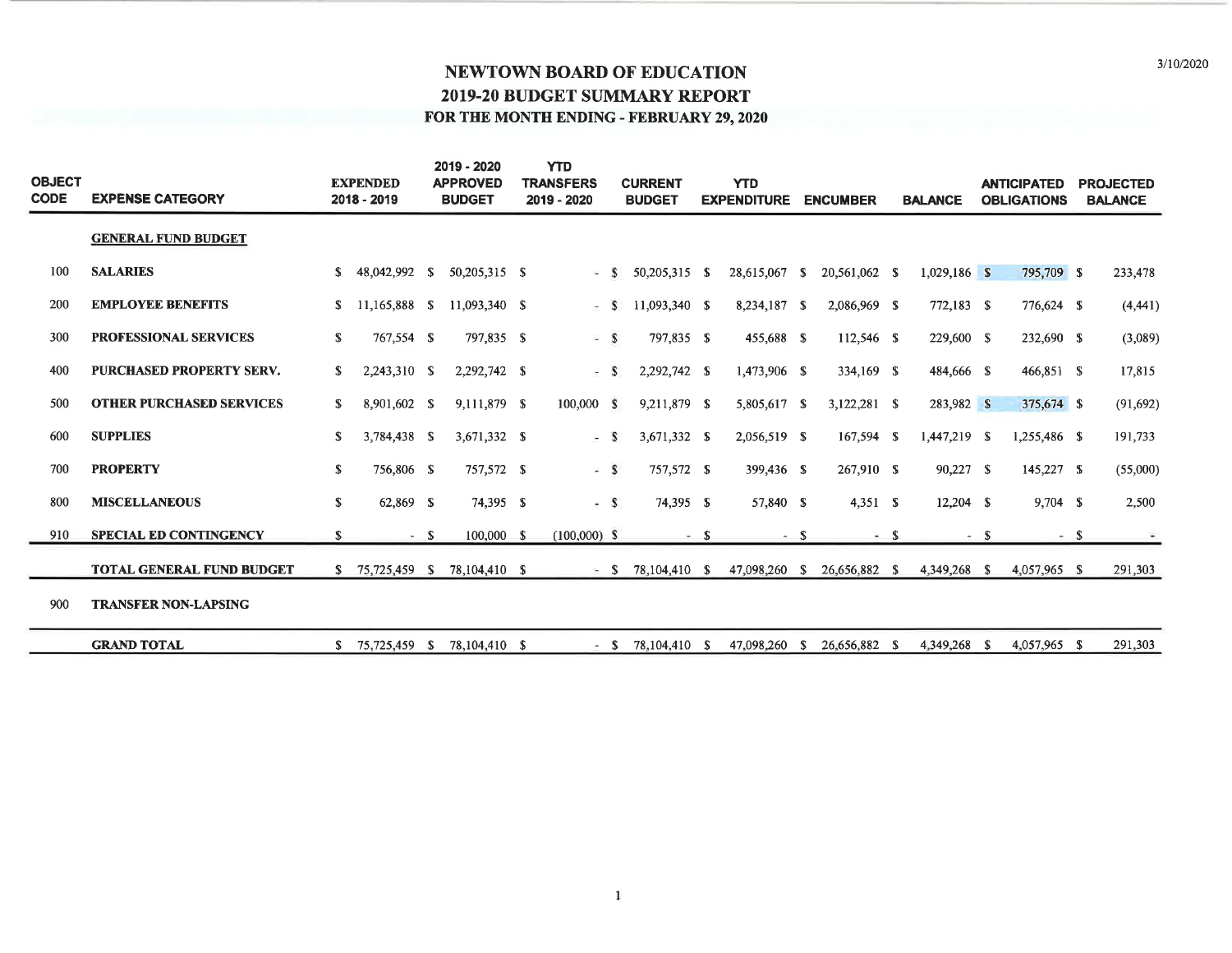| <b>OBJECT</b><br><b>CODE</b> | <b>EXPENSE CATEGORY</b>                |    | <b>EXPENDED</b><br>2018 - 2019 | 2019 - 2020<br><b>APPROVED</b><br><b>BUDGET</b> | <b>YTD</b><br><b>TRANSFERS</b><br>2019 - 2020 |              | <b>CURRENT</b><br><b>BUDGET</b> | <b>YTD</b><br><b>EXPENDITURE</b> | <b>ENCUMBER</b> |              | <b>BALANCE</b>           |    | <b>ANTICIPATED</b><br><b>OBLIGATIONS</b> |    | <b>PROJECTED</b><br><b>BALANCE</b> |
|------------------------------|----------------------------------------|----|--------------------------------|-------------------------------------------------|-----------------------------------------------|--------------|---------------------------------|----------------------------------|-----------------|--------------|--------------------------|----|------------------------------------------|----|------------------------------------|
| 100                          | <b>SALARIES</b>                        |    |                                |                                                 |                                               |              |                                 |                                  |                 |              |                          |    |                                          |    |                                    |
|                              | <b>Administrative Salaries</b>         | S. | 3,926,453 \$                   | $4,156,163$ \$                                  | ٠                                             | S            | 4,156,163 \$                    | 2,762,533 \$                     | 1,388,759 \$    |              | 4,872 \$                 |    | $3,953$ \$                               |    | 919                                |
|                              | Teachers & Specialists Salaries        | S  | 30,602,780 \$                  | 31,770,823 S                                    | $\overline{\phantom{a}}$                      | S            | 31,770,823 \$                   | 17,084,089 \$                    | 14,509,555 S    |              | 177,180 \$               |    | 28,000 \$                                |    | 149,180                            |
|                              | Early Retirement                       | S  | 40,000 \$                      | 32,000 \$                                       | $\overline{\phantom{a}}$                      | $\mathbf{s}$ | 32,000 \$                       | 32,000 \$                        | $\sim$          | S.           | $\overline{\phantom{a}}$ | -S | $\ddot{}$                                | S  | ٠                                  |
|                              | Continuing Ed./Summer School           | S. | 89,327 \$                      | 94,514 \$                                       | ÷.                                            | S            | 94,514 \$                       | $72,197$ \$                      |                 | <sup>S</sup> | $22,317$ \$              |    | 20,046 \$                                |    | 2,271                              |
|                              | Homebound & Tutors Salaries            | S. | 150,895 \$                     | 162,236 \$                                      | $\overline{\phantom{a}}$                      | S            | 162,236 \$                      | 51,941 \$                        | 31,992 \$       |              | 78,303 \$                |    | 46,096 \$                                |    | 32,207                             |
|                              | <b>Certified Substitutes</b>           | S  | 629,852 \$                     | 652,430 \$                                      | $\overline{\phantom{a}}$                      | S            | 652,430 \$                      | 378,899 \$                       | 94,520 \$       |              | 179,011 \$               |    | 177,950 \$                               |    | 1,061                              |
|                              | Coaching/Activities                    | S  | 621,521 \$                     | 652,752 \$                                      | i.                                            | \$           | 652,752 \$                      | 352,661 \$                       | 133 S           |              | 299,957 \$               |    | 299,957 S                                |    | $\sim$                             |
|                              | Staff & Program Development            | S  | 226,225 \$                     | 213,494 \$                                      | ÷                                             | \$           | 213,494 S                       | 84,350 \$                        | $13,321$ \$     |              | 115,822 \$               |    | 115,822 \$                               |    | $\sim$ .                           |
|                              | <b>CERTIFIED SALARIES</b>              | S. | 36,287,053 \$                  | 37,734,412 \$                                   | $\sim$                                        | \$           | 37,734,412 S                    | 20,818,670 \$                    | 16,038,280 \$   |              | 877,462 \$               |    | 691,825 \$                               |    | 185,637                            |
|                              | Supervisors/Technology Salaries        | S  | 879,898 \$                     | 934,371 \$                                      | $\overline{\phantom{a}}$                      | S            | 934,371 S                       | 622,108 \$                       | 281,538 \$      |              | 30,726 \$                |    | $16,633$ S                               |    | 14,093                             |
|                              | Clerical & Secretarial Salaries        | S  | 2,261,580 \$                   | 2,339,317 \$                                    | $\overline{\phantom{a}}$                      | S            | 2,339,317 \$                    | 1,505,584 \$                     | 832,643 \$      |              | $1,090$ \$               |    | $\sim$                                   | S  | 1,090                              |
|                              | <b>Educational Assistants</b>          | \$ | 2,577,377 \$                   | 2,783,832 \$                                    | $\tilde{\mathcal{L}}$                         | S            | 2,783,832 S                     | $1,672,427$ \$                   | 1,112,638 \$    |              | $(1,233)$ \$             |    | ۰                                        | S  | (1,233)                            |
|                              | Nurses & Medical Advisors              | S  | 734,534 \$                     | 779,871 \$                                      | $\sim$                                        | S            | 779,871 \$                      | 420,017 \$                       | 334,915 \$      |              | 24,939 S                 |    | 24,939 \$                                |    |                                    |
|                              | Custodial & Maint. Salaries            | S  | 3,116,314 \$                   | 3,212,091 \$                                    | ٠                                             | S            | 3,212,091 \$                    | 2,053,721 \$                     | 1,079,576 \$    |              | 78,795 \$                |    | 22,558 \$                                |    | 56,237                             |
|                              | Non-Certied Adj & Bus Drivers Salaries | S  | $12,745$ \$                    | $25,022$ \$                                     | ÷.                                            | S            | $25,022$ \$                     | 13,518 S                         | $11,504$ \$     |              | $\overline{\phantom{a}}$ | -S |                                          | -S |                                    |
|                              | Career/Job Salaries                    | S  | 48,376 \$                      | $141,195$ \$                                    | Ξ                                             | S            | 141.195 \$                      | 69,827 S                         | 119,076 \$      |              | $(47,709)$ \$            |    | $(45,000)$ S                             |    | (2,709)                            |
|                              | Special Education Svcs Salaries        | \$ | 1,172,425 \$                   | $1,271,345$ \$                                  | $\sim$                                        | S            | 1,271,345 \$                    | 742,825 \$                       | 530,941 \$      |              | $(2,421)$ \$             |    | $(3,716)$ \$                             |    | 1,295                              |
|                              | Attendance & Security Salaries         | S  | 580,533 \$                     | 605,759 \$                                      | ٠                                             | S            | 605,759 \$                      | 371,659 \$                       | 219,951 \$      |              | $14,149$ S               |    | 10,000 S                                 |    | 4,149                              |
|                              | Extra Work - Non-Cert.                 | S  | 104,484 S                      | 110,362 \$                                      | ۰                                             | S            | 110,362 \$                      | 109,944 \$                       | $\blacksquare$  | S            | 418 S                    |    | 25,500 S                                 |    | (25,082)                           |
|                              | Custodial & Maint. Overtime            | S  | 228,815 \$                     | 235,738 \$                                      | u.                                            | S            | 235,738 \$                      | 191,496 \$                       |                 | S            | 44,242 S                 |    | 44,242 \$                                |    |                                    |
|                              | Civic Activities/Park & Rec.           | S. | 38,858 \$                      | 32,000 S                                        | ×                                             | S            | 32,000 \$                       | 23,272 \$                        | $\sim$          | -S           | 8,728 \$                 |    | 8,728 \$                                 |    |                                    |
|                              | NON-CERTIFIED SALARIES                 | S. | 11,755,939 \$                  | 12,470,903 \$                                   | ×.                                            |              | 12,470,903 \$                   | 7,796,397 \$                     | 4,522,782 \$    |              | 151,724 \$               |    | 103,884 \$                               |    | 47,840                             |
|                              | <b>SUBTOTAL SALARIES</b>               | S. | 48,042,992 S                   | 50,205,315 \$                                   | ×.                                            | s            | 50,205,315 \$                   | 28,615,067 \$                    | 20,561,062 \$   |              | 1,029,186 \$             |    | 795,709 S                                |    | 233,478                            |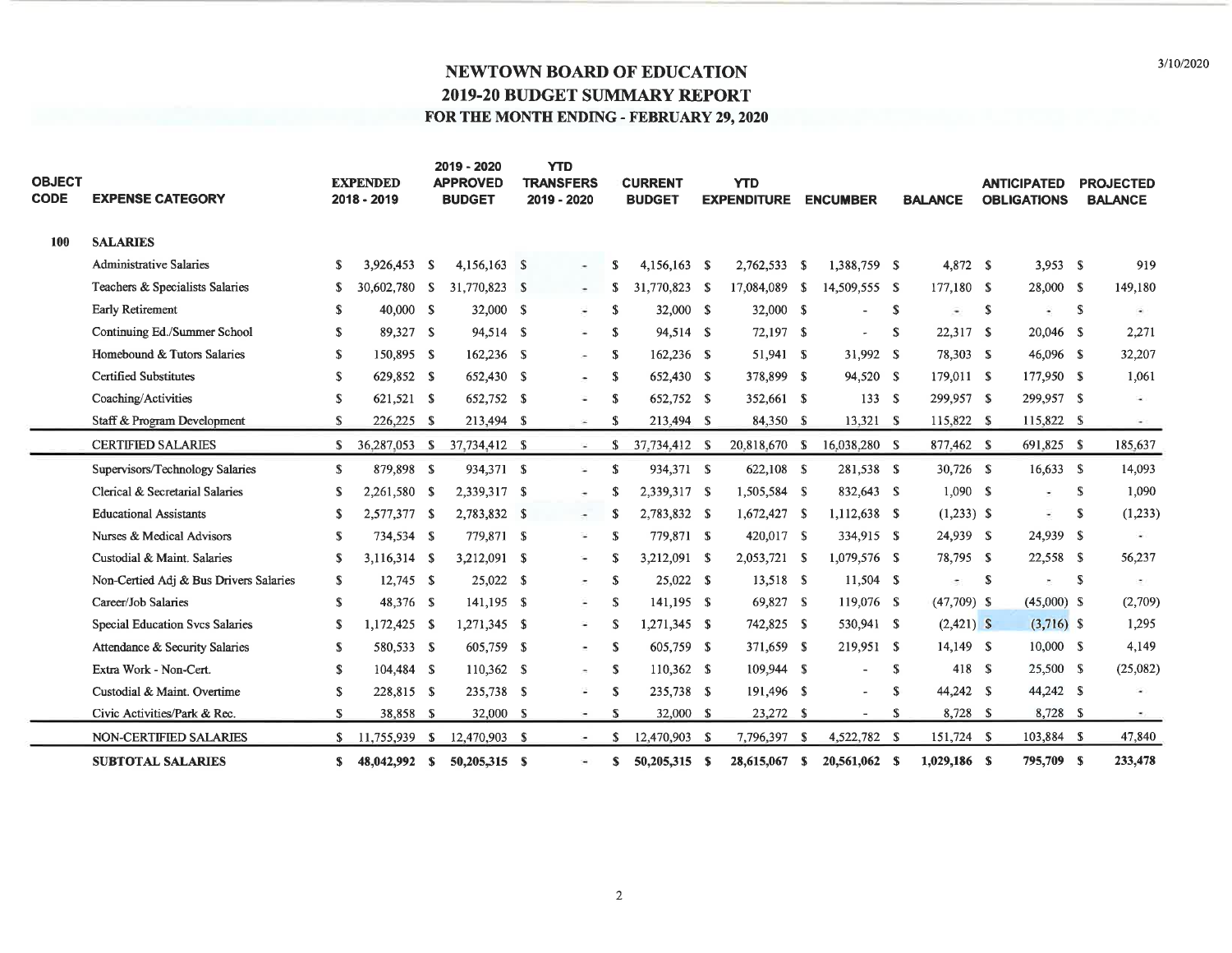| <b>OBJECT</b><br><b>CODE</b> | <b>EXPENSE CATEGORY</b>             |    | <b>EXPENDED</b><br>2018 - 2019 | 2019 - 2020<br><b>APPROVED</b><br><b>BUDGET</b> | <b>YTD</b><br><b>TRANSFERS</b><br>2019 - 2020 |    | <b>CURRENT</b><br><b>BUDGET</b> | <b>YTD</b><br><b>EXPENDITURE</b> | <b>ENCUMBER</b>          |    | <b>BALANCE</b> | <b>ANTICIPATED</b><br><b>OBLIGATIONS</b> | <b>PROJECTED</b><br><b>BALANCE</b> |
|------------------------------|-------------------------------------|----|--------------------------------|-------------------------------------------------|-----------------------------------------------|----|---------------------------------|----------------------------------|--------------------------|----|----------------|------------------------------------------|------------------------------------|
| 200                          | <b>EMPLOYEE BENEFITS</b>            |    |                                |                                                 |                                               |    |                                 |                                  |                          |    |                |                                          |                                    |
|                              | Medical & Dental Expenses           | S  | 8,179,822 \$                   | 8,058,967 \$                                    | $\tilde{\phantom{a}}$                         | S  | 8,058,967 \$                    | 6,062,008 \$                     | 1,977,388 \$             |    | $19,571$ \$    | 12,887 \$                                | 6,684                              |
|                              | Life Insurance                      | S  | 84,680 \$                      | $87,134$ \$                                     | ÷                                             | S  | 87,134 \$                       | 57,472 S                         | $\overline{\phantom{a}}$ | s. | $29,662$ \$    | 29,238 \$                                | 424                                |
|                              | FICA & Medicare                     | S  | 1,499,915 \$                   | 1,534,045 \$                                    | ÷                                             | S  | 1,534,045 \$                    | 909,457 \$                       | $\sim$                   | S  | 624,588 \$     | 624,588 \$                               | æ.                                 |
|                              | Pensions                            | S  | 809,692 \$                     | 864,842 \$                                      | ç                                             | s  | 864,842 \$                      | 795,307 \$                       | 250S                     |    | 69,285 \$      | 70,535 \$                                | (1,250)                            |
|                              | Unemployment & Employee Assist.     | S. | 59,858 \$                      | 87,000 \$                                       | $\overline{\phantom{a}}$                      | S  | 87,000 \$                       | $40,124$ S                       | $\overline{\phantom{a}}$ | -S | 46,876 \$      | 39,376 \$                                | 7,500                              |
|                              | Workers Compensation                | S  | 531,920 \$                     | 461,352 \$                                      |                                               | S  | 461,352 \$                      | 369,819 \$                       | 109,332 \$               |    | $(17,799)$ \$  | $-$ \$                                   | (17, 799)                          |
|                              | <b>SUBTOTAL EMPLOYEE BENEFITS</b>   |    | $$11,165,888$ \$               | 11,093,340 S                                    | $\bullet$                                     | S. | 11,093,340 \$                   | 8,234,187 \$                     | 2,086,969 S              |    | 772,183 \$     | 776,624 \$                               | (4, 441)                           |
|                              |                                     |    |                                |                                                 |                                               |    |                                 |                                  |                          |    |                |                                          |                                    |
| 300                          | PROFESSIONAL SERVICES               |    |                                |                                                 |                                               |    |                                 |                                  |                          |    |                |                                          |                                    |
|                              | Professional Services               | S  | 574,753 \$                     | 590,802 \$                                      | $\overline{\phantom{a}}$                      | S  | 590,802 \$                      | 353,306 S                        | 90,585 \$                |    | 146,911 \$     | 169,000 \$                               | (22,089)                           |
|                              | Professional Educational Serv.      | S. | 192,800 \$                     | 207,033 \$                                      | $\sim$                                        | S  | 207,033 \$                      | 102,382 \$                       | $21,961$ \$              |    | 82,690 \$      | 63,690 \$                                | 19,000                             |
|                              | SUBTOTAL PROFESSIONAL SERV.         | S  | 767,554 \$                     | 797,835 \$                                      | ÷                                             | S  | 797,835 \$                      | 455,688 \$                       | 112,546 \$               |    | 229,600 \$     | 232,690 \$                               | (3,089)                            |
|                              |                                     |    |                                |                                                 |                                               |    |                                 |                                  |                          |    |                |                                          |                                    |
| 400                          | <b>PURCHASED PROPERTY SERV.</b>     |    |                                |                                                 |                                               |    |                                 |                                  |                          |    |                |                                          |                                    |
|                              | Buildings & Grounds Services        | S. | 694,509 \$                     | 708,805 \$                                      | ۰                                             | S  | 708,805 \$                      | 453,125 \$                       | 141,413 S                |    | $114,267$ S    | 109,767 \$                               | 4,500                              |
|                              | Utility Services - Water & Sewer    | S. | 132,669 \$                     | 147,645 \$                                      | ÷                                             | S  | 147.645 \$                      | $102,690$ \$                     |                          | -S | 44,955 \$      | 44,955 \$                                | $\bullet$ .                        |
|                              | Building, Site & Emergency Repairs  | S  | 550,790 \$                     | 460,850 \$                                      | $\overline{\phantom{a}}$                      | S  | 460,850 \$                      | 341,060 \$                       | 56,963 \$                |    | 62,828 \$      | 72,828 \$                                | (10,000)                           |
|                              | <b>Equipment Repairs</b>            | S  | 300,958 \$                     | 338,819 \$                                      | $\overline{\phantom{a}}$                      | S  | 338,819 \$                      | 153,622 \$                       | 39.792 S                 |    | 145,406 \$     | 122,406 \$                               | 23,000                             |
|                              | Rentals - Building & Equipment      | S  | 271,749 \$                     | 272,923 \$                                      | ۰                                             | S  | 272,923 \$                      | 193,084 S                        | 48,692 \$                |    | $31,147$ \$    | 30,832 \$                                | 315                                |
|                              | Building & Site Improvements        | \$ | 292,635 \$                     | 363,700 \$                                      | $\sim$                                        | S  | 363,700 \$                      | 230,326 \$                       | 47,310 \$                |    | 86,064 \$      | 86,064 \$                                | $\sim$                             |
|                              | <b>SUBTOTAL PUR, PROPERTY SERV.</b> | S. | 2,243,310 \$                   | 2,292,742 \$                                    | $\overline{\phantom{a}}$                      | \$ | 2,292,742 \$                    | 1,473,906 \$                     | 334,169 \$               |    | 484,666 \$     | 466,851 \$                               | 17,815                             |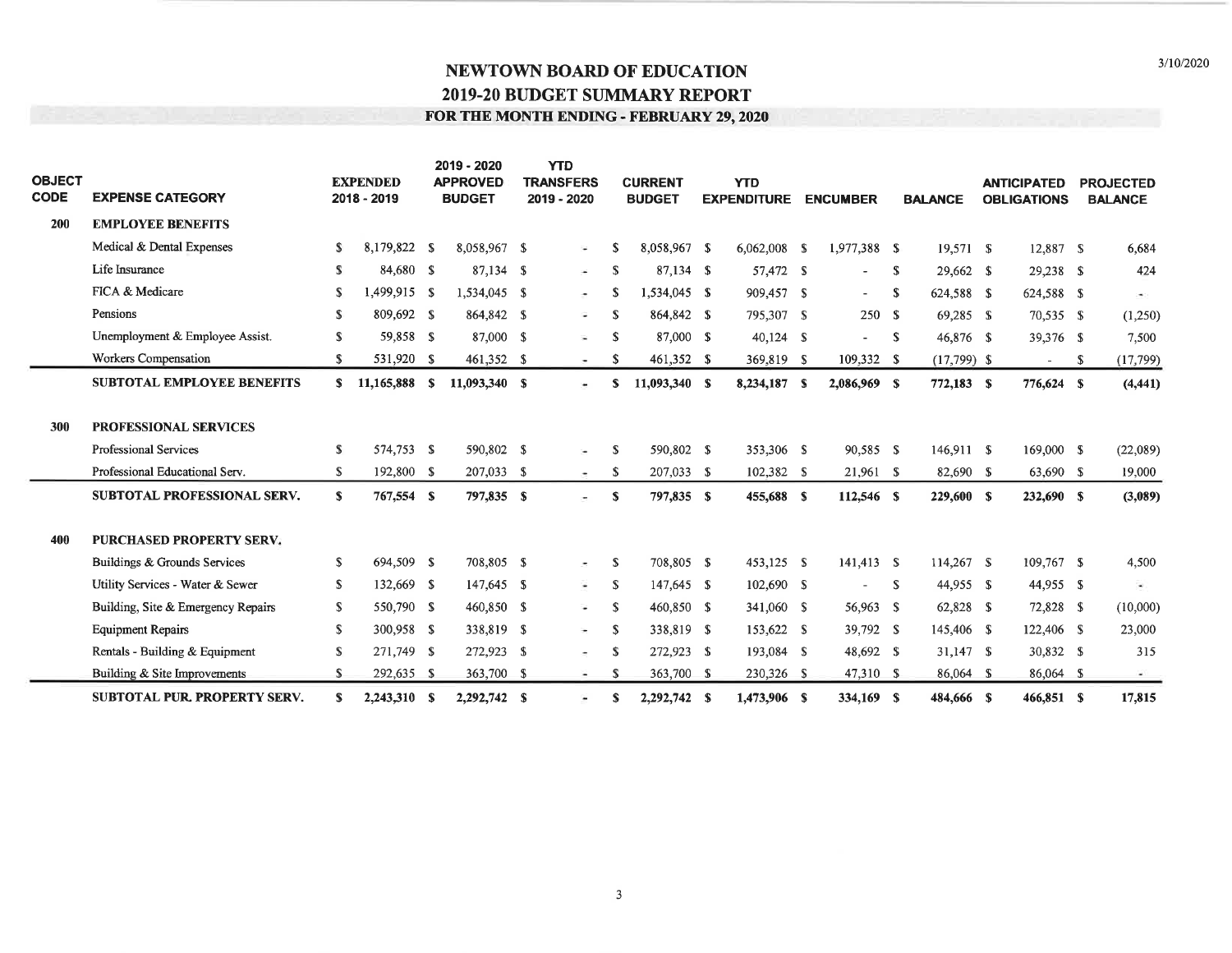| <b>OBJECT</b><br><b>CODE</b> | <b>EXPENSE CATEGORY</b>                     |     | <b>EXPENDED</b><br>2018 - 2019 | 2019 - 2020<br><b>APPROVED</b><br><b>BUDGET</b> | <b>YTD</b><br><b>TRANSFERS</b><br>2019 - 2020 |    | <b>CURRENT</b><br><b>BUDGET</b> | <b>YTD</b><br><b>EXPENDITURE</b> |  | <b>ENCUMBER</b>          |              |                 |                          |    |            | <b>BALANCE</b> | <b>ANTICIPATED</b><br><b>OBLIGATIONS</b> |  | <b>PROJECTED</b><br><b>BALANCE</b> |
|------------------------------|---------------------------------------------|-----|--------------------------------|-------------------------------------------------|-----------------------------------------------|----|---------------------------------|----------------------------------|--|--------------------------|--------------|-----------------|--------------------------|----|------------|----------------|------------------------------------------|--|------------------------------------|
| 500                          | <b>OTHER PURCHASED SERVICES</b>             |     |                                |                                                 |                                               |    |                                 |                                  |  |                          |              |                 |                          |    |            |                |                                          |  |                                    |
|                              | <b>Contracted Services</b>                  | S   | 619,306 \$                     | 631,536 \$                                      | ÷.                                            | s  | 631,536 \$                      | 441,809 \$                       |  | $39,190$ \$              |              | 150,538 \$      | 142,738 \$               |    | 7,800      |                |                                          |  |                                    |
|                              | <b>Transportation Services</b>              | S   | 4,180,892 \$                   | 4,323,600 \$                                    | it.                                           | s  | 4,323,600 \$                    | 2,803,339 \$                     |  | 995,055 \$               |              | 525,207 \$      | 475,970 \$               |    | 49,237     |                |                                          |  |                                    |
|                              | Insurance - Property & Liability            | S   | 400,457 \$                     | 407,947 \$                                      | $\overline{\phantom{a}}$                      | S  | 407.947 \$                      | 298,513 \$                       |  | 79,968 \$                |              | 29,466 \$       | $\overline{\phantom{a}}$ | -S | 29,466     |                |                                          |  |                                    |
|                              | Communications                              | S   | 140,237 \$                     | 160,926 \$                                      | ÷.                                            | s  | 160,926 \$                      | 94,368 \$                        |  | 33,890 \$                |              | 32,668 S        | 24,836 \$                |    | 7,832      |                |                                          |  |                                    |
|                              | <b>Printing Services</b>                    | S   | $32,114$ \$                    | 33,057 \$                                       | $\star$                                       | S  | 33,057 \$                       | $11,042$ \$                      |  | $6,928$ \$               |              | 15,087 \$       | 15,087 \$                |    |            |                |                                          |  |                                    |
|                              | Tuition - Out of District                   | S   | 3,330,730 \$                   | 3,328,479 \$                                    | 100,000                                       | -S | 3,428,479 \$                    | $2,021,001$ \$                   |  | 1,924,908 \$             |              | $(517, 429)$ \$ | $(329, 943)$ \$          |    | (187, 486) |                |                                          |  |                                    |
|                              | Student Travel & Staff Mileage              | \$. | 197,866 \$                     | 226,334 \$                                      | $\overline{\phantom{a}}$                      | s  | 226,334 \$                      | 135,546 S                        |  | 42,342 \$                |              | 48,446 \$       | 46,986 \$                |    | 1,460      |                |                                          |  |                                    |
|                              | <b>SUBTOTAL OTHER PURCHASED SERV. \$</b>    |     | 8,901,602 \$                   | 9,111,879 \$                                    | 100,000 \$                                    |    | 9,211,879 \$                    | 5,805,617 S                      |  | 3,122,281 \$             |              | 283,982 \$      | 375,674 \$               |    | (91, 692)  |                |                                          |  |                                    |
| 600                          | <b>SUPPLIES</b>                             |     |                                |                                                 |                                               |    |                                 |                                  |  |                          |              |                 |                          |    |            |                |                                          |  |                                    |
|                              | <b>Instructional &amp; Library Supplies</b> | S   | 885,366 \$                     | 819,252 \$                                      | $\overline{\phantom{a}}$                      | \$ | 819,252 \$                      | 532,740 \$                       |  | 63,147 \$                |              | 223,365 \$      | 223,365 \$               |    | ÷.         |                |                                          |  |                                    |
|                              | Software, Medical & Office Supplies         | S.  | 189,356 \$                     | 216,843 \$                                      | $\frac{1}{2}$                                 | -S | 216,843 \$                      | $107,724$ \$                     |  | 44,644 \$                |              | 64,476 \$       | 64,476 \$                |    | $\sim$     |                |                                          |  |                                    |
|                              | <b>Plant Supplies</b>                       | S   | 366,651 \$                     | 375,000 \$                                      | $\overline{\phantom{a}}$                      | S  | 375,000 \$                      | 218,420 \$                       |  | 56,192 \$                |              | $100,388$ \$    | 87,388 \$                |    | 13,000     |                |                                          |  |                                    |
|                              | Electric                                    | S   | 1,433,462 \$                   | 1,384,117 \$                                    | $\overline{\phantom{a}}$                      | S  | 1,384,117 \$                    | 744,622 \$                       |  | ÷                        | S            | 639,495 \$      | 523,567 \$               |    | 115,928    |                |                                          |  |                                    |
|                              | Propane & Natural Gas                       | S   | 426,559 \$                     | 434,914 \$                                      | ÷.                                            | S  | 434,914 \$                      | 209,011 \$                       |  | ÷                        | S.           | 225,903 \$      | 147,583 \$               |    | 78,320     |                |                                          |  |                                    |
|                              | Fuel Oil                                    | S   | 97,798 \$                      | 81,000 \$                                       | $\blacksquare$                                | S  | 81,000 \$                       | 46,225 \$                        |  | $\overline{\phantom{a}}$ | S            | 34,775 S        | 34,775 \$                |    | $\sim$     |                |                                          |  |                                    |
|                              | Fuel for Vehicles & Equip.                  | S   | $246,113$ \$                   | 203,992 \$                                      | $\overline{\phantom{a}}$                      | S  | 203,992 \$                      | 97,116 \$                        |  | $\sim$                   | <sup>S</sup> | 106,876 S       | 80,391 \$                |    | 26,485     |                |                                          |  |                                    |
|                              | <b>Textbooks</b>                            | S   | $139,133$ \$                   | 156,214 \$                                      | $\hat{\phantom{a}}$                           | S  | 156,214 \$                      | $100,660$ \$                     |  | 3,611S                   |              | 51,943 \$       | 93,943 S                 |    | (42,000)   |                |                                          |  |                                    |
|                              | <b>SUBTOTAL SUPPLIES</b>                    | S   | 3,784,438 \$                   | 3,671,332 \$                                    | $\overline{\phantom{a}}$                      | S  | 3,671,332 \$                    | 2,056,519 \$                     |  | 167,594 S                |              | 1,447,219 \$    | 1,255,486 \$             |    | 191,733    |                |                                          |  |                                    |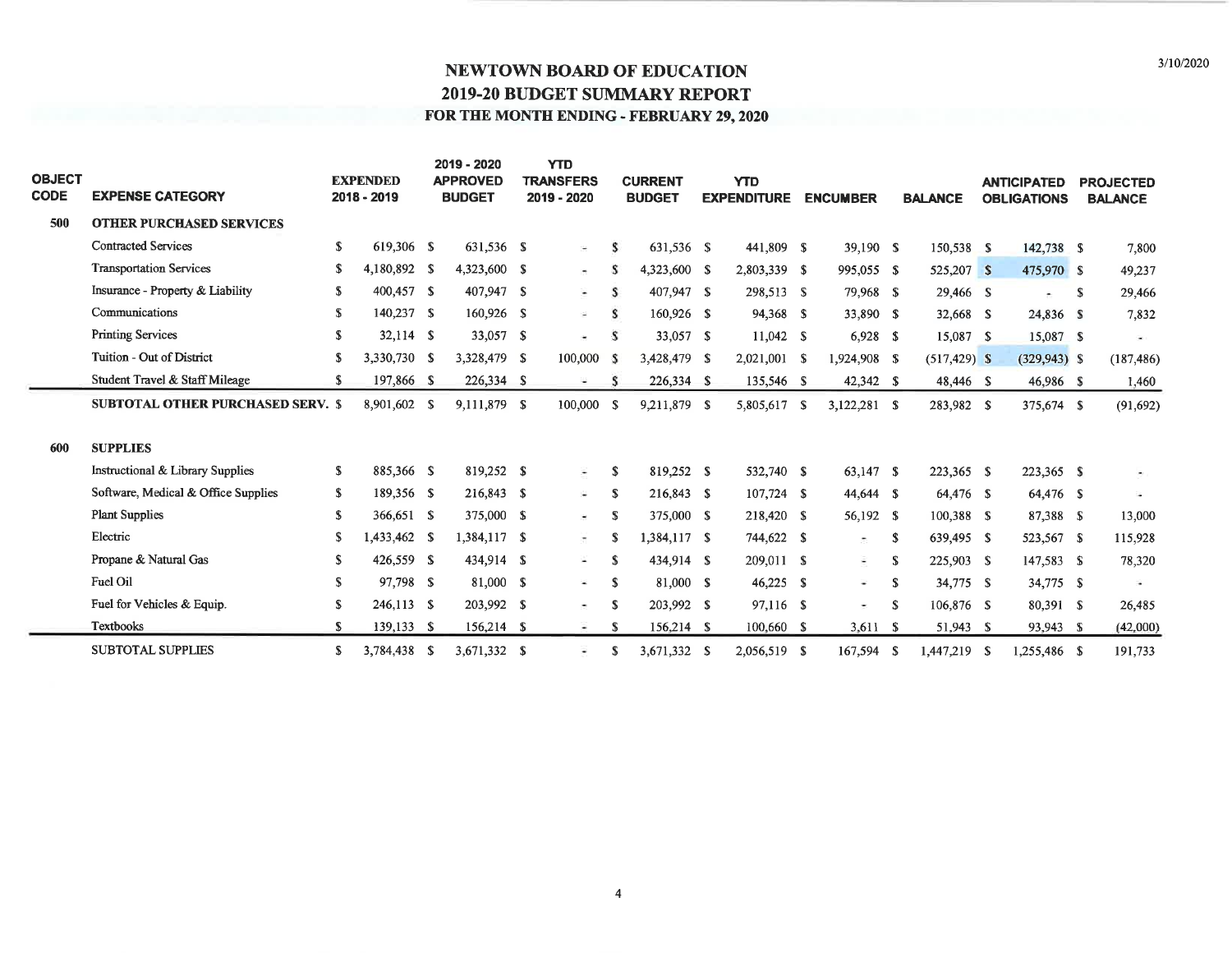| <b>OBJECT</b><br><b>CODE</b> | <b>EXPENSE CATEGORY</b>                    |    | <b>EXPENDED</b><br>2018 - 2019 |     | 2019 - 2020<br><b>APPROVED</b><br><b>BUDGET</b> |    | <b>YTD</b><br><b>TRANSFERS</b><br>2019 - 2020 |    | <b>CURRENT</b><br><b>BUDGET</b> |     | <b>YTD</b><br><b>EXPENDITURE</b> |      | <b>ENCUMBER</b> |          | <b>BALANCE</b> |     | <b>ANTICIPATED</b><br><b>OBLIGATIONS</b> |   | <b>PROJECTED</b><br><b>BALANCE</b> |
|------------------------------|--------------------------------------------|----|--------------------------------|-----|-------------------------------------------------|----|-----------------------------------------------|----|---------------------------------|-----|----------------------------------|------|-----------------|----------|----------------|-----|------------------------------------------|---|------------------------------------|
| 700                          | <b>PROPERTY</b>                            |    |                                |     |                                                 |    |                                               |    |                                 |     |                                  |      |                 |          |                |     |                                          |   |                                    |
|                              | Capital Improvements (Sewers)              | S. | $\overline{\phantom{0}}$       | -S  | $\sim 100$                                      | -S | Э.                                            | -S | $\bullet$ .                     | - S | $\sim$                           | -S   | $\omega$        | -S       | ÷.             | -S  | $\sim$                                   | S | ÷.                                 |
|                              | <b>Technology Equipment</b>                | \$ | 576,182 \$                     |     | 550,000 \$                                      |    | $\sim$                                        | S  | 550,000 \$                      |     | 350,721 \$                       |      | $110,445$ \$    |          | 88,834 \$      |     | 88,834 \$                                |   | œ,                                 |
|                              | Other Equipment                            | \$ | $180,624$ \$                   |     | 207,572 \$                                      |    | $\sim$                                        | -S | 207,572 \$                      |     | 48,714 \$                        |      | 157,465 \$      |          | $1,393$ \$     |     | 56,393 \$                                |   | (55,000)                           |
|                              | <b>SUBTOTAL PROPERTY</b>                   | S. | 756,806 \$                     |     | 757,572 \$                                      |    | łд.                                           | S  | 757,572 \$                      |     | 399,436 \$                       |      | 267,910 \$      |          | $90,227$ \$    |     | $145,227$ \$                             |   | (55,000)                           |
| 800                          | <b>MISCELLANEOUS</b><br><b>Memberships</b> | s. | 62,869 \$                      |     | 74,395 \$                                       |    | $\sim$                                        | S. | 74,395 \$                       |     | 57,840 \$                        |      | $4,351$ \$      |          | $12,204$ S     |     | $9,704$ \$                               |   | 2,500                              |
|                              | <b>SUBTOTAL MISCELLANEOUS</b>              | S. | 62,869 \$                      |     | 74,395 \$                                       |    | $\sim$                                        | S  | 74,395 \$                       |     | 57,840 \$                        |      | $4,351$ \$      |          | $12,204$ \$    |     | $9,704$ \$                               |   | 2,500                              |
| 910                          | <b>SPECIAL ED CONTINGENCY</b>              |    |                                | s   | 100,000 S                                       |    | $(100,000)$ \$                                |    | $-5$                            |     | $\sim$                           | -S   | $\blacksquare$  | <b>S</b> | $\sim$         | -S  | $\equiv$                                 | S | $\blacksquare$                     |
|                              | <b>TOTAL LOCAL BUDGET</b>                  | S. | 75,725,459                     | - 5 | 78,104,410 \$                                   |    |                                               | S  | 78,104,410 \$                   |     | 47,098,260                       | - 55 | 26,656,882      | - 56     | 4,349,268      | - S | 4,057,965 \$                             |   | 291,303                            |

| <b>BOARD OF EDUCATION FEES &amp; CHARGES - SERVICES</b> | <b>REVENUES</b> | 2019-20<br><b>APPROVED</b><br><b>BUDGET</b> | <b>RECEIVED</b> | <b>BALANCE</b> | %<br><b>RECEIVED</b> |
|---------------------------------------------------------|-----------------|---------------------------------------------|-----------------|----------------|----------------------|
| <b>LOCAL TUITION</b>                                    |                 | \$38,950                                    | \$27,930        | \$11,020       | 71.71%               |
| HIGH SCHOOL FEES FOR PARKING PERMITS                    |                 | \$20,000                                    | \$20,000        | \$0            | 100.00%              |
| <b>MISCELLANEOUS FEES</b>                               |                 | \$5,000                                     | \$3,156         | \$1,844        | 63.12%               |
| <b>TOTAL SCHOOL GENERATED FEES</b>                      |                 | \$63,950                                    | \$51,086        | \$12,864       | 79.88%               |

 $\mathfrak{s}$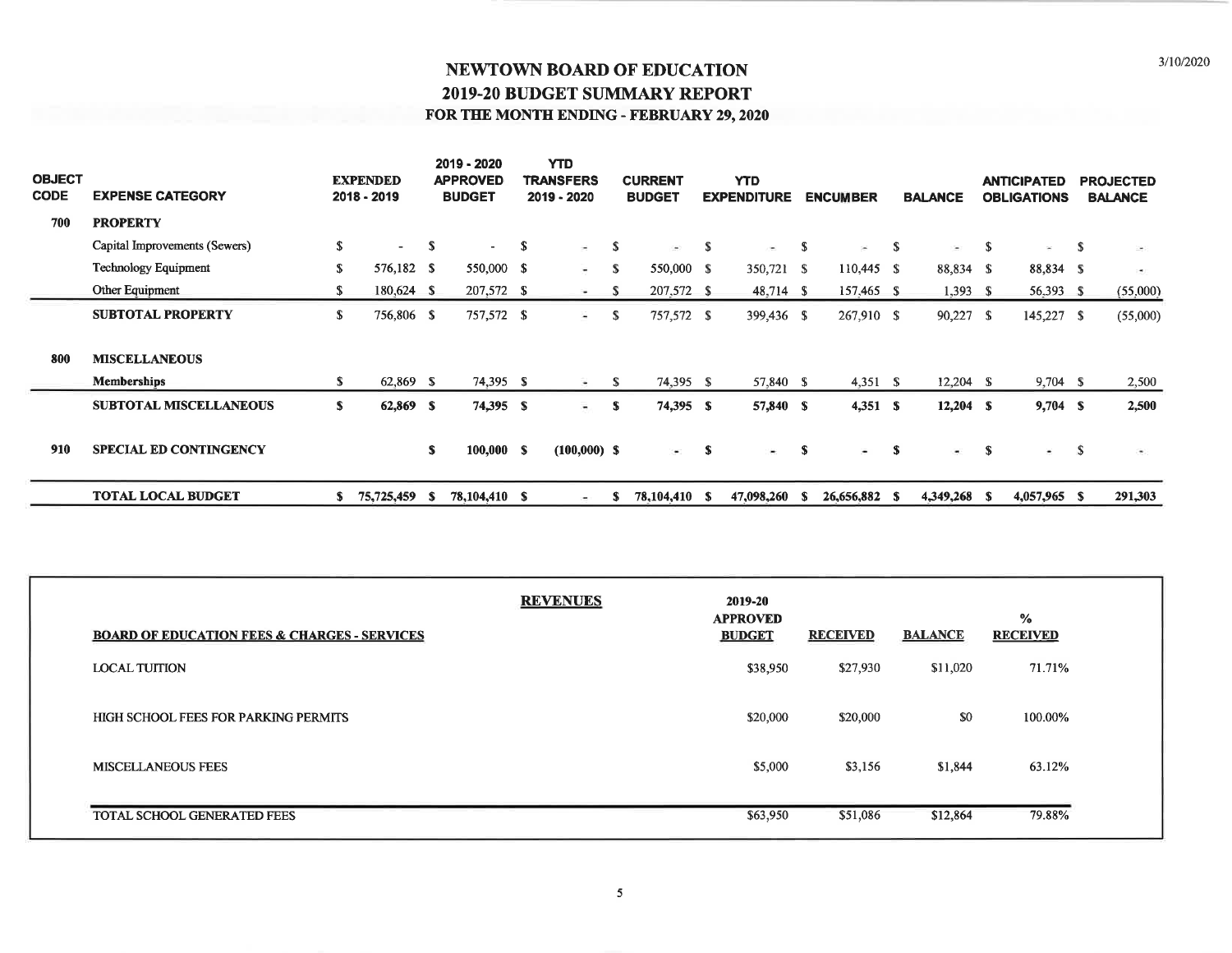### NEWTOWN BOARD OF EDUCATION

#### **BUDGET SUMMARY REPORT** "FOR THE MONTH ENDING - FEBRUARY 29, 2020"

#### OFFSETTING REVENUE INCLUDED IN ANTICIPATED OBLIGATIONS

|            | <b>OBJECT EXPENSE CATEGORY</b>                          |                         | <b>BUDGETED</b>   |                  |                         | <b>CURRENT BUDGET</b> |                         | <b>1st ESTIMATE</b> |                         | <b>STATE ESTIMATE - 13-Jan</b> |               | <b>Feb RECEIVED</b> |   | <b>May ESTIMATED</b> |
|------------|---------------------------------------------------------|-------------------------|-------------------|------------------|-------------------------|-----------------------|-------------------------|---------------------|-------------------------|--------------------------------|---------------|---------------------|---|----------------------|
| 100        | <b>SALARIES</b>                                         |                         | $(54, 463)$ \$    |                  | ${\mathbb S}$           | $(54, 463)$ \$        |                         | $(34,983)$ \$       |                         | (34, 856)                      | $\mathbf{s}$  | $(26,140)$ \$       |   | (8,716)              |
| 200        | <b>EMPLOYEE BENEFITS</b>                                |                         | $-$ S             |                  | S                       |                       | $\mathbf{s}$            |                     |                         |                                | S             | - \$                |   |                      |
| 300        | PROFESSIONAL SERVICES                                   |                         | - S               |                  | S                       |                       | $\mathbf{s}$            |                     |                         |                                | <sup>\$</sup> | - \$                |   |                      |
| 400        | PURCHASED PROPERTY SERV.                                |                         | - \$              |                  | S                       | - \$                  |                         |                     |                         |                                | $\mathbf{\$}$ | $-$ \$              |   |                      |
| 500        | <b>OTHER PURCHASED SERVICES</b>                         | £                       | $(1,467,089)$ \$  |                  | s                       | $(1,467,089)$ \$      |                         | $(1,850,850)$ \$    |                         | (1, 844, 127)                  | <sup>\$</sup> | $(1,383,001)$ \$    |   | (461, 126)           |
| 600        | <b>SUPPLIES</b>                                         |                         | -S                |                  | S                       | - \$                  |                         |                     | S                       |                                | $\mathbf{s}$  | - \$                |   |                      |
| 700        | <b>PROPERTY</b>                                         |                         | $-$ S             |                  | s                       |                       | - \$                    |                     |                         |                                | $\mathbf{s}$  | $=$ $\sim$          |   |                      |
| 800        | <b>MISCELLANEOUS</b>                                    |                         |                   |                  | S                       | - \$                  |                         |                     | S                       |                                | <b>S</b>      | - \$                |   |                      |
|            |                                                         |                         |                   |                  |                         |                       |                         |                     |                         |                                |               |                     |   |                      |
|            | <b>TOTAL GENERAL FUND BUDGET</b>                        |                         | $$(1,521,552)$ \$ | $\omega_{\rm c}$ | $\mathbf{s}$            | $(1,521,552)$ \$      |                         | $(1,885,833)$ \$    |                         | (1,878,983)                    | $\mathbf{s}$  | $(1,409,141)$ \$    |   | (469, 842)           |
|            |                                                         |                         |                   |                  |                         |                       |                         |                     |                         |                                |               |                     |   |                      |
| 100        | <b>SALARIES</b>                                         |                         |                   |                  |                         |                       |                         |                     |                         |                                |               |                     |   |                      |
|            | <b>Administrative Salaries</b>                          |                         |                   |                  | S                       |                       |                         |                     | $\mathbf{s}$            |                                |               |                     |   |                      |
|            | Teachers & Specialists Salaries                         |                         |                   |                  | S                       |                       |                         |                     | $\mathbf{s}$            |                                |               |                     |   |                      |
|            | Early Retirement                                        |                         |                   |                  | S                       |                       |                         |                     | $\mathbf{s}$            |                                |               |                     |   |                      |
|            | Continuing Ed./Summer School                            |                         |                   |                  |                         |                       |                         |                     | $\mathbf{s}$            |                                |               |                     |   |                      |
|            | Homebound & Tutors Salaries                             |                         |                   |                  |                         |                       |                         |                     | $\mathbf S$             |                                |               |                     |   |                      |
|            | <b>Certified Substitutes</b>                            |                         |                   |                  |                         |                       |                         |                     | $\mathbf S$             |                                |               |                     |   |                      |
|            | Coaching/Activities                                     |                         |                   |                  | s                       |                       |                         |                     | S.                      |                                |               |                     |   |                      |
|            | Staff & Program Development                             |                         |                   |                  | s                       |                       |                         |                     | S.                      |                                |               |                     |   |                      |
|            | <b>CERTIFIED SALARIES</b>                               | $\overline{\mathbf{s}}$ | - \$              |                  | $\overline{\mathbf{s}}$ | m.                    | $\overline{\mathbf{s}}$ |                     | $\overline{\mathbf{s}}$ |                                | $\sqrt{s}$    | $-$ \$              |   |                      |
|            | Supervisors/Technology Salaries                         |                         |                   |                  | $\overline{\mathbf{s}}$ |                       |                         |                     | S                       |                                |               |                     |   |                      |
|            | Clerical & Secretarial salaries                         |                         |                   |                  | $\mathbf S$             |                       |                         |                     | S                       |                                |               |                     |   |                      |
|            | <b>Educational Assistants</b>                           |                         | (5, 386)          |                  | \$                      | $(5,386)$ \$          |                         |                     | S                       |                                |               |                     | S |                      |
|            | Nurses & Medical advisors<br>Custodial & Maint Salaries |                         |                   |                  | \$<br>\$                |                       |                         |                     | S                       |                                |               |                     |   |                      |
|            | Non Certified Salary Adjustment                         |                         |                   |                  | S                       |                       |                         |                     | s<br>s                  |                                |               |                     |   |                      |
|            | Career/Job salaries                                     |                         |                   |                  |                         |                       |                         |                     | s                       |                                |               |                     |   |                      |
|            | Special Education Svcs Salaries                         |                         | (49, 077)         |                  | \$                      | $(49,077)$ \$         |                         | $(34,983)$ \$       |                         | (34, 856)                      | $\mathbf S$   | $(26, 140)$ \$      |   | (8,716)              |
|            | Attendance & Security Salaries                          |                         |                   |                  | S                       |                       |                         |                     | s                       |                                |               |                     |   |                      |
|            | Extra Work - Non-Cert                                   |                         |                   |                  |                         |                       |                         |                     | S                       |                                |               |                     |   |                      |
|            | Custodial & Maint. Overtime                             |                         |                   |                  | S                       |                       |                         |                     | S                       |                                |               |                     |   |                      |
|            | Civic activities/Park & Rec                             |                         |                   |                  | $\mathbf{s}$            |                       |                         |                     | S                       |                                |               |                     |   |                      |
|            | NON-CERTIFIED SALARIES                                  | S                       | $(54, 463)$ \$    |                  | $\mathbf{s}$            | $(54, 463)$ \$        |                         | $(34,983)$ \$       |                         | (34, 856)                      | l s           | $(26, 140)$ \$      |   | (8,716)              |
|            | <b>SUBTOTAL SALARIES</b>                                | S                       | $(54, 463)$ \$    |                  | S                       | $(54, 463)$ S         |                         | $(34,983)$ S        |                         | (34, 856)                      | $\mathbf{s}$  | $(26,140)$ S        |   | (8,716)              |
| <b>200</b> | <b>EMPLOYEE BENEFITS</b>                                |                         |                   |                  |                         |                       |                         |                     |                         |                                |               |                     |   |                      |
|            | <b>SUBTOTAL EMPLOYEE BENEFITS</b>                       | s                       | $-$ S             |                  | $-5$                    | $- S$                 |                         |                     | $-1s$                   | Tán                            | l s           | $-$ S               |   |                      |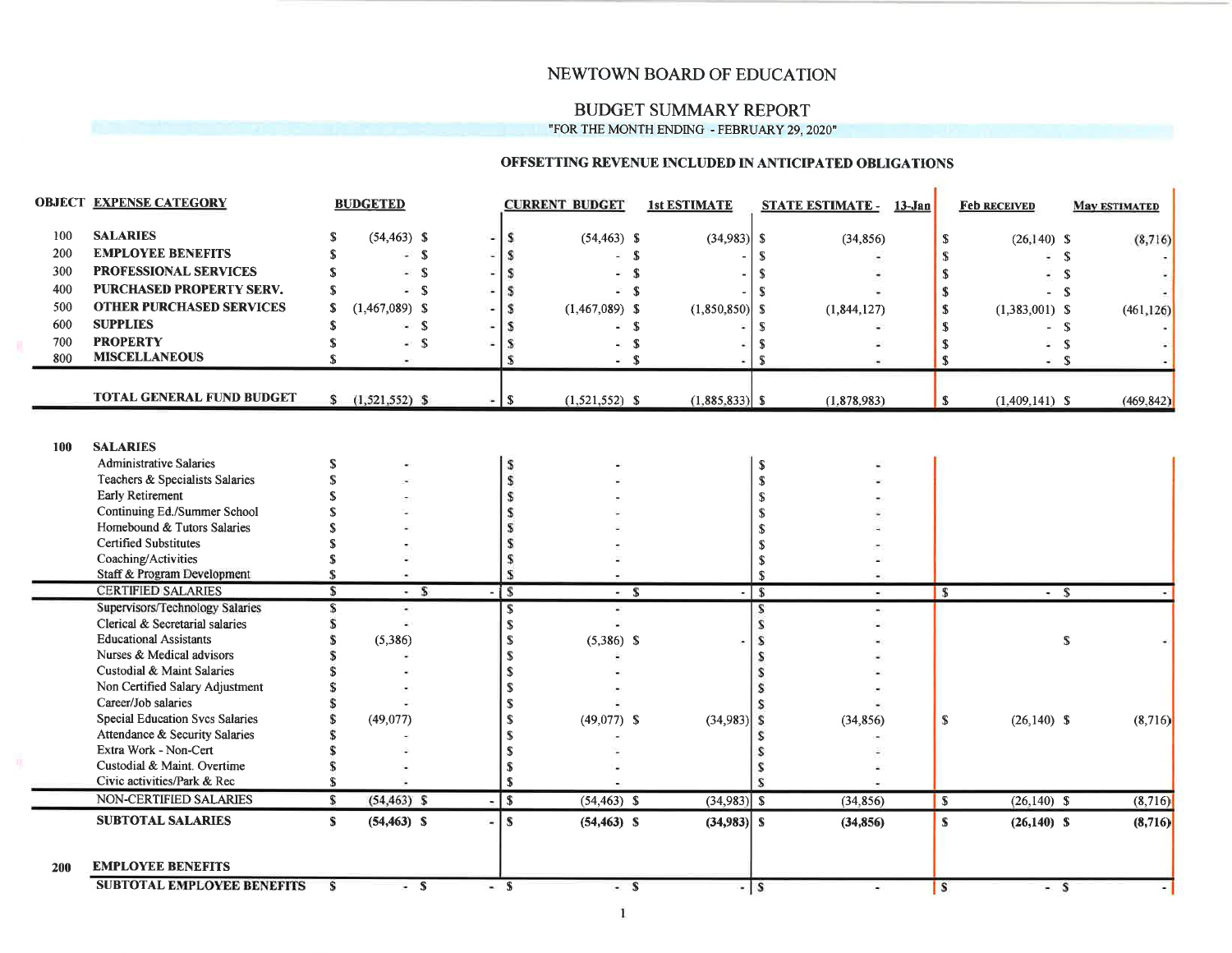#### "FOR THE MONTH ENDING - FEBRUARY 29, 2020"

#### OFFSETTING REVENUE INCLUDED IN ANTICIPATED OBLIGATIONS

|     | <b>OBJECT EXPENSE CATEGORY</b>                                                                                    |              | <b>BUDGETED</b>  |    |                            | <b>CURRENT BUDGET</b> | <b>1st ESTIMATE</b>       |               | <b>STATE ESTIMATE - 13-Jan</b> |              | <b>Feb RECEIVED</b> | <b>May ESTIMATED</b> |
|-----|-------------------------------------------------------------------------------------------------------------------|--------------|------------------|----|----------------------------|-----------------------|---------------------------|---------------|--------------------------------|--------------|---------------------|----------------------|
| 300 | PROFESSIONAL SERVICES<br>Professional Services<br>Professional Educational Ser.                                   | \$<br>S      |                  |    | $\mathbf S$<br>$\mathbf S$ |                       |                           | $\mathbf s$   |                                |              |                     | S                    |
|     | SUBTOTAL PROFESSIONAL SVCS                                                                                        | $\mathbf{s}$ | $-5$             |    | S                          | $-5$                  |                           | $\mathbf{s}$  |                                | S            | $-5$                |                      |
| 400 | <b>PURCHASED PROPERTY SVCS</b>                                                                                    |              |                  |    |                            |                       |                           |               |                                |              |                     |                      |
|     | SUBTOTAL PUR. PROPERTY SER.                                                                                       | $\mathbf{s}$ | $-$ S            |    | ${\bf S}$                  | Ŷ.                    |                           | $\mathbf S$   | ä,                             | s            | $-$ S               |                      |
| 500 | <b>OTHER PURCHASED SERVICES</b><br><b>Contracted Services</b><br><b>Transportation Services</b>                   | S<br>S       | (329, 230)       |    | \$<br>$\mathbf S$          | $(329, 230)$ \$       | $(371, 702)$ \$           |               | (370, 351)                     | $\mathbf S$  | $(277,744)$ \$      | (92, 607)            |
|     | Insurance - Property & Liability                                                                                  |              |                  |    | $\boldsymbol{\mathsf{s}}$  |                       |                           |               |                                |              |                     |                      |
|     | Communications                                                                                                    |              |                  |    | S                          |                       |                           | S             |                                |              |                     |                      |
|     | <b>Printing Services</b><br>Tuition - Out of District<br>Student Travel & Staff Mileage                           |              | (1, 137, 859)    |    | S<br><sup>\$</sup><br>S    | $(1,137,859)$ \$      | $(1,479,148)$ \$          | £.            | (1,473,776)                    | $\mathbf{s}$ | $(1,105,257)$ \$    | (368, 519)           |
|     | <b>SUBTOTAL OTHER PURCHASED SER \$</b>                                                                            |              | $(1,467,089)$ S  |    | S                          | $(1,467,089)$ \$      | $(1,850,850)$ S           |               | (1,844,127)                    | $\mathbf{s}$ | $(1,383,001)$ S     | (461, 126)           |
| 600 | <b>SUPPLIES</b>                                                                                                   |              |                  |    |                            |                       |                           |               |                                |              |                     |                      |
|     | <b>SUBTOTAL SUPPLIES</b>                                                                                          | S            | $-5$             | ä, | $\mathbf{s}$               | $-5$                  |                           | $\mathbf{s}$  | ۰                              | S            | $- S$               |                      |
| 700 | <b>PROPERTY</b>                                                                                                   |              |                  |    |                            |                       |                           |               |                                |              |                     |                      |
|     | <b>SUBTOTAL PROPERTY</b>                                                                                          | S            | $-5$             |    | $\mathbf{s}$               | $- S$                 |                           | S             | ٠                              | $\mathbf{s}$ | $-$ S               |                      |
| 800 | <b>MISCELLANEOUS</b><br>Memberships                                                                               |              |                  |    |                            |                       |                           |               |                                |              |                     |                      |
|     | <b>SUBTOTAL MISCELLANEOUS</b>                                                                                     | S            | $-$ S            |    | $\mathbf{s}$               | $-5$                  |                           | S             | ÷.                             | $\mathbf{s}$ | $-5$                |                      |
|     | <b>TOTAL LOCAL BUDGET</b>                                                                                         |              | $$(1,521,552)$ S |    | $\mathbf{s}$               | $(1,521,552)$ \$      | $(1,885,833)$ \$          |               | (1,878,983)                    | l s          | $(1,409,141)$ S     | (469, 842)           |
|     | Difference, 1st estimate to States Estimate                                                                       |              |                  |    |                            |                       |                           | $\mathbb{S}$  | (6, 850)                       |              |                     |                      |
|     | Excess Cost and Agency placement Grants are budgeted at 75%.                                                      |              |                  |    | \$                         | (1,521,552)           |                           |               |                                |              |                     |                      |
|     | The first state estimate is at 74.8% reimbursement (this represents \$6,850 less that our internal 1st rstimate). |              |                  |    |                            |                       |                           | <sup>\$</sup> | (1,878,983)                    |              |                     |                      |
|     | Amount beyond budgeted                                                                                            |              |                  |    |                            |                       | (357.431)<br>$\mathbf{s}$ |               |                                |              |                     |                      |

u.